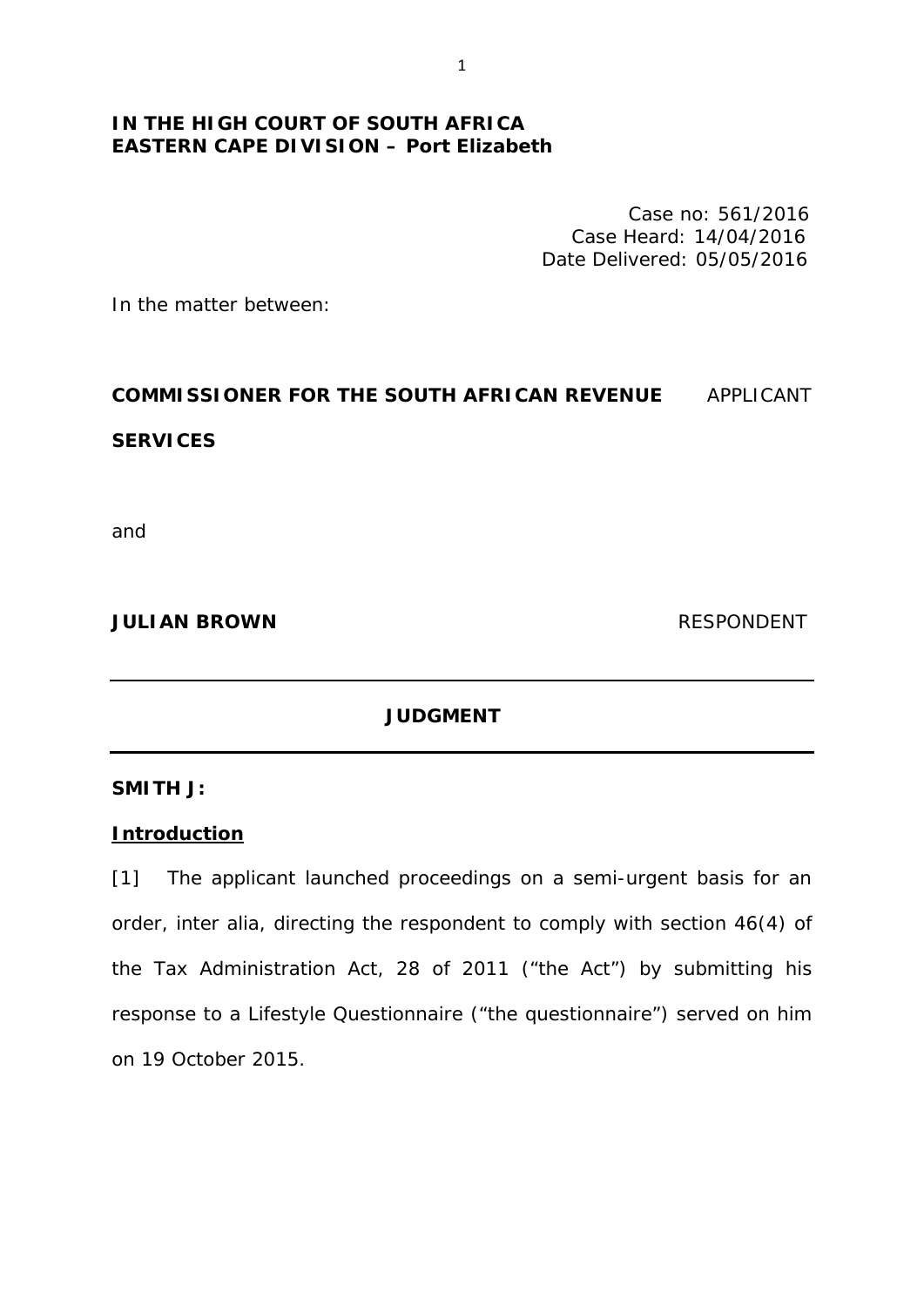[2] The applicant is the Commissioner for the South African Revenue Services. The founding affidavit was deposed to by one Keith Hendrickse, a Senior Manager in the National Projects Department for the Western Cape Region of the South African Revenue Services ("SARS"). Hendrickse averred that he had been duly authorised by the applicant in terms of section 11(1) of the Act to institute the proceedings.

[3] The respondent is Julian Brown, an adult male residing at 7 Rhone Place, Lorraine, Port Elizabeth. It is common cause that the respondent is not a registered taxpayer, nor has he ever submitted any tax returns. He opposes the application on the ground that he has shown just cause for his refusal to respond to the questionnaire.

### **Points** *in limine***: urgency and Hendrickse's authority**

[4] Before I deal with the merits of the application, I must first consider the two points *in limine* taken on behalf of the respondent, namely that the applicant has failed to establish sufficient urgency to justify the truncation of the time periods prescribed in the Uniform Rules of Court; and that Hendrickse has not established that he had been properly authorised to institute the proceedings.

[5] Regarding the issue of urgency, the following facts are relevant. The application was launched on 23 February 2016 and the papers were served on the respondent on the same day. The notice of motion called upon the respondent to file notice to oppose, if any, at or before 16h30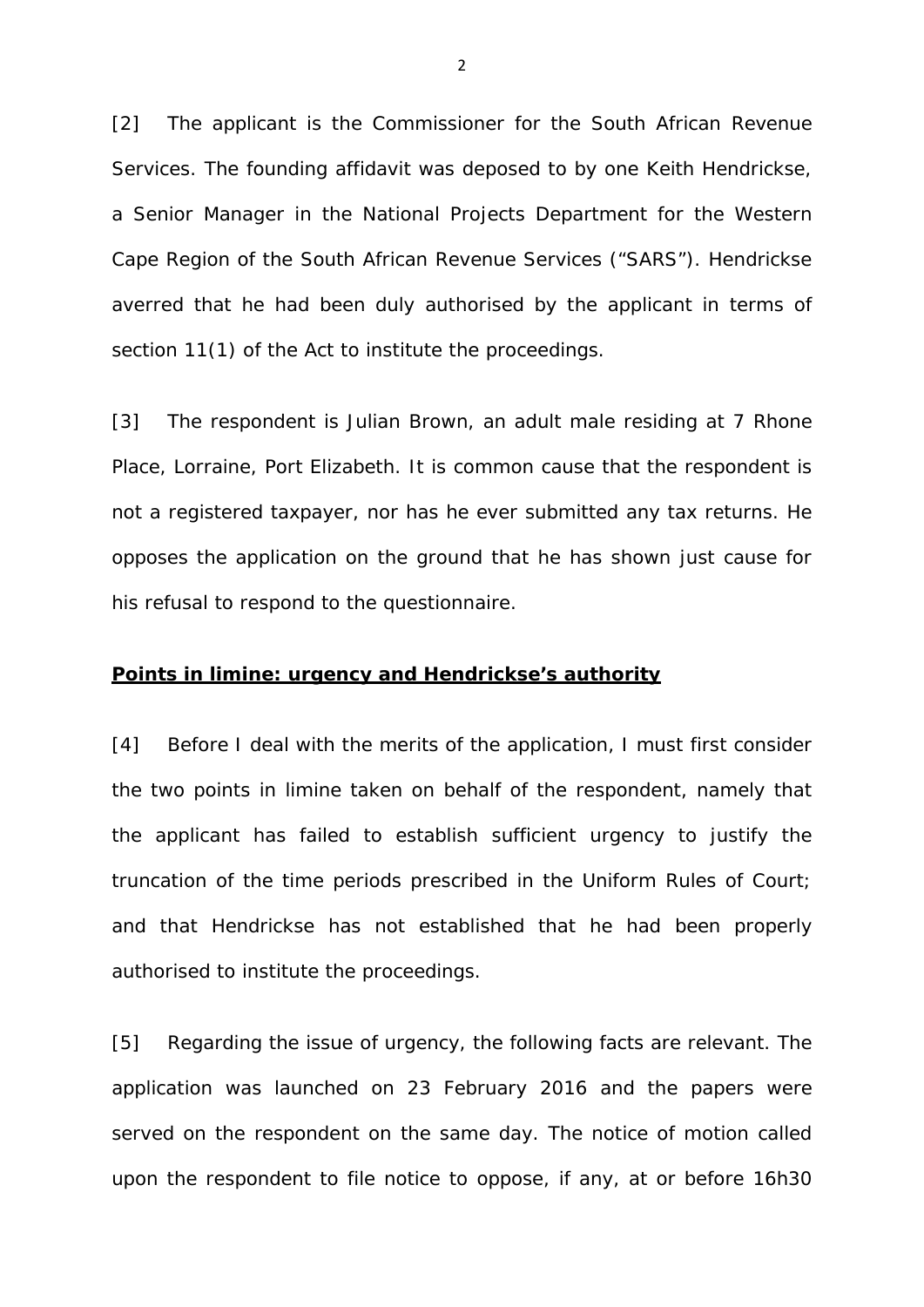on 2 March 2016, and answering affidavits on or before 12h00 on Friday 11 March 2016.

[6] The notice of motion further stated that if no such notice to oppose were filed, the matter would be enrolled on an unopposed basis on Tuesday 29 March 2016, otherwise it would be enrolled for hearing on an opposed basis on 31 March 2016.

[7] It is common cause that the parties subsequently agreed that the matter would be enrolled for hearing on 14 April 2016, in order to allow the respondent more time to file his answering affidavit.

[8] The respondent filed his notice to oppose on 2 March 2016 and his answering affidavit on 18 March 2016, some 18 days after the application papers were served on him. The applicant's replying affidavit was filed and served on 7 April 2016.

[9] When I gave directives for the enrolment of the matter in terms the Practice Rules, I requested counsel to prepare written heads of argument for the assistance of the court. I stated, however, that the heads of argument may be handed up during argument. The applicant's heads were nevertheless served on the respondent's attorneys at 16h24 on Friday 8 April 2016.

[10] In his founding affidavit Hendrickse relied on the following grounds for his contention that the matter was semi-urgent: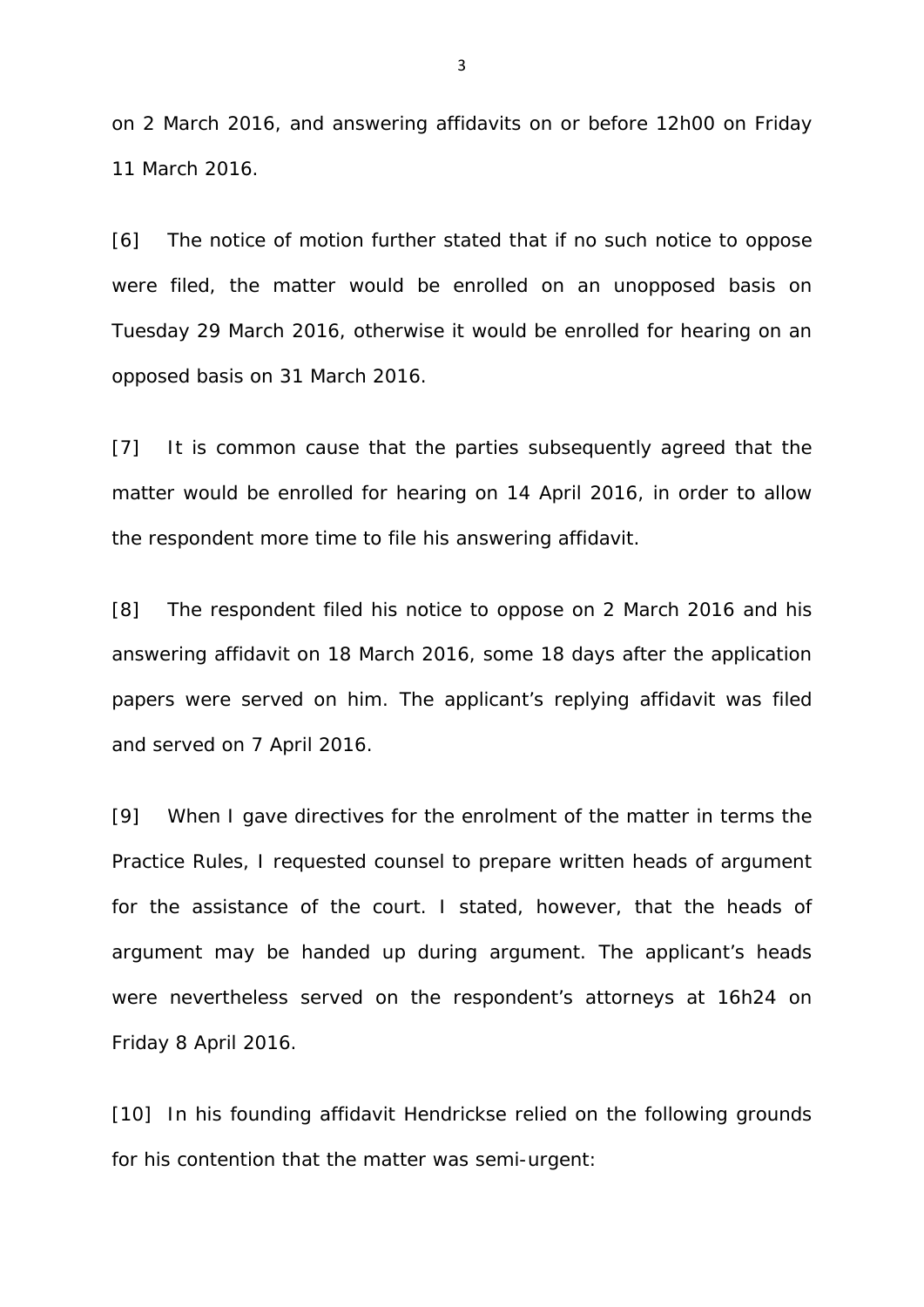- (a) the object and purpose of the Act is to facilitate the swift investigation of taxpayers' tax affairs and to this end, to empower SARS to gather relevant information to enable it to enforce compliance with tax legislation;
- (b) if the respondent were to be allowed to defer his response to the questionnaire over an extended period of time pending the hearing of this application in the normal course, the effective and efficient tax administration of the respondent's affairs would be undermined and the fiscus would be prejudiced; and
- (c) if the matter is to be heard in the normal course and placed on the standard opposed motion roll, many months may pass before it will be heard.

[11] Mr *Williams*, who together with Mr *Erasmus*, appeared for the respondent, submitted that the applicant failed to establish a factual basis for the assertion that SARS will suffer prejudice if the matter is to be enrolled in the ordinary course. He argued furthermore that the respondent has been prejudiced by the fact that the applicant's replying affidavit, which for the first time averred that the respondent is not a registered taxpayer and has not been submitting tax returns, has only been filed four days before the hearing. He accordingly submitted that the matter should be struck off the roll, with costs.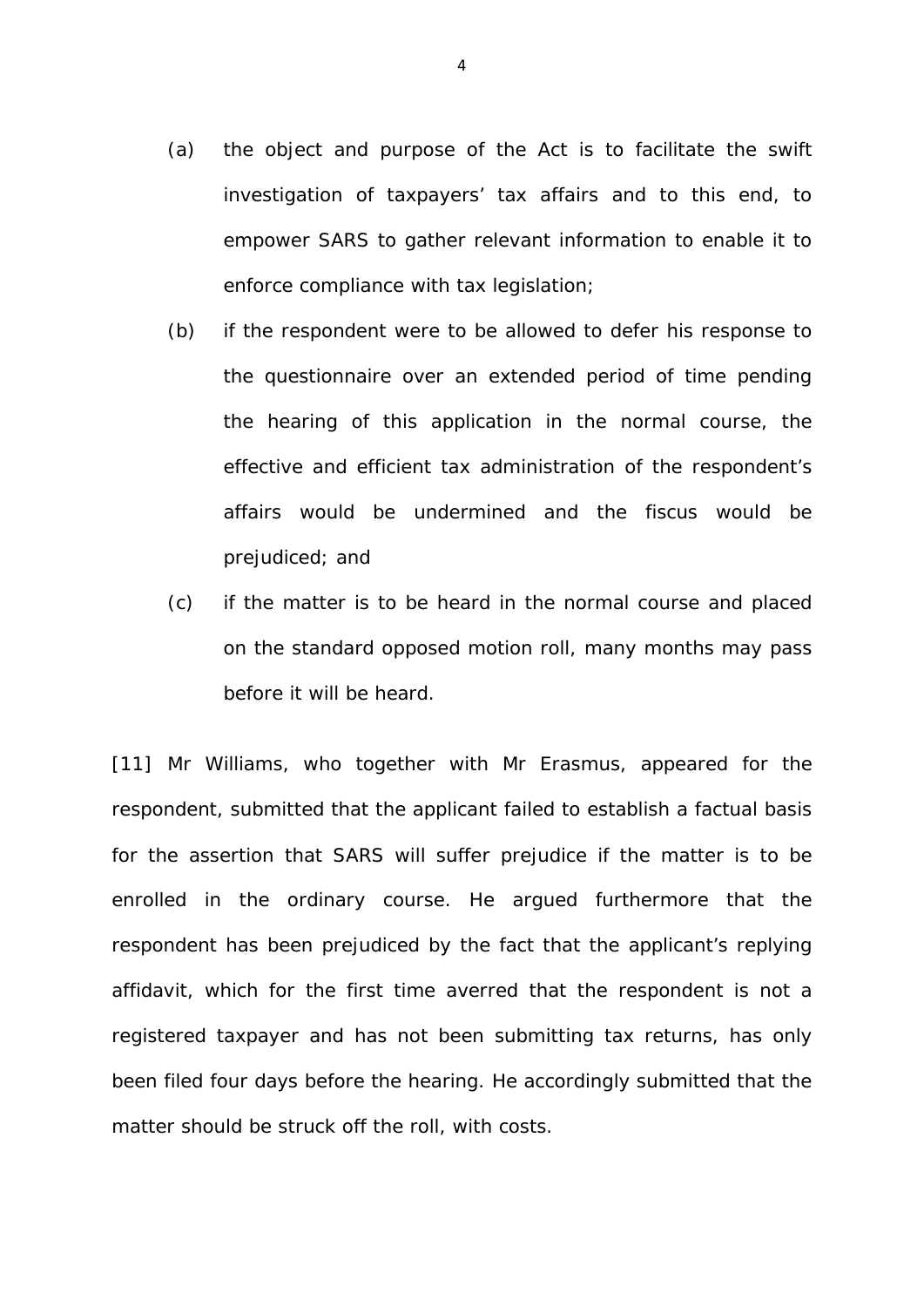[12] It is trite that an applicant who wants to have a matter enrolled and heard as one of urgency in terms of the Uniform Rules of Court, must satisfy the court that the extent of the modification or relaxation of the Rules is not any greater than the exigencies of the case demand. (*Caledon Street Restaurant CC v D'Aveira* [1998] JOL 1832 (SE)).

[13] It must have been abundantly evident from the foregoing that the extent of the deviation, if any, from the time periods prescribed by the Court Rules, is negligible. In fact, the respondent had longer to file his answering affidavit than he would ordinarily have been allowed if the matter were enrolled in the ordinary course. The respondent's complaint regarding the allegations in respect of his status as taxpayer is also a red herring. As mentioned before, those averments (which are contended to constitute new matter) are in fact common cause.

[14] Unsurprisingly therefore, the respondent has not been able to show any prejudice resulting from the enrolment and hearing of the matter on a semi-urgent basis. In my view the applicant has been more than reasonable in specifying the extent of the truncation of the time limits in his notice of motion, and has in the event been amenable to agree to further opportunity for the respondent to file his answering papers. I am accordingly of the view that the extent of the modification of the Rules was justified by the circumstances of the case and the factual bases provided in Hendrickse's founding affidavit. This point *in limine* can accordingly not be upheld.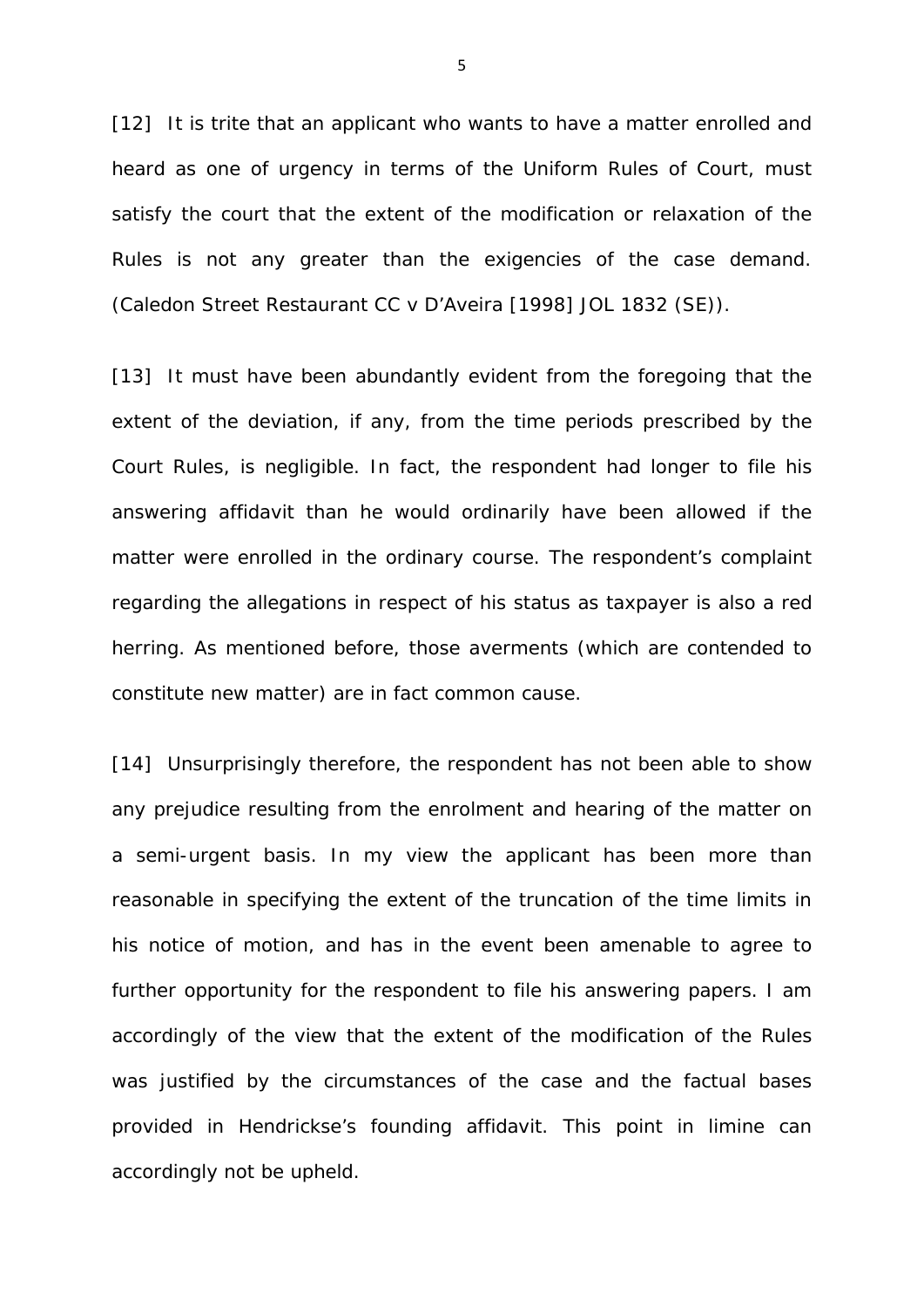[15] The respondent also challenged Hendrickse's authority to institute the proceedings. In reply to Hendrikse's assertion that he had been authorised in terms of section 11(1) of the Act, he denied any knowledge of that fact and put Hendrickse to the proof thereof.

[16] In response to that assertion Hendrikse annexed a document to his replying affidavit which he contended was proof of his authority to institute the proceedings. That document, which is titled "AUTHORITY TO EXERCISE POWERS AND DUTIES REQUIRED BY THE TAX ADMINISTATION ACT, NO 28 of 2011, AND TO BE EXERCISED BY A SENIOR SARS OFFICIAL", includes a declaration by the applicant that he authorises:

"…under the powers granted to me in terms of section 6(3) of the Tax Administration Act, no 28 of 2011 ("the Act") SARS officials occupying the posts designated in **"Annexure A"** to exercise the powers and duties in respect of the sections of the Act in the corresponding entry of the first column of the annexure."

The signature on the document is illegible and appears to be preceded by the word "*for".* 

[17] The annexure to the document, which appears to have been accidentally truncated during copying, was subsequently (with the leave of the court) substituted for a proper copy. The heading of the substituted annexure reads as follows: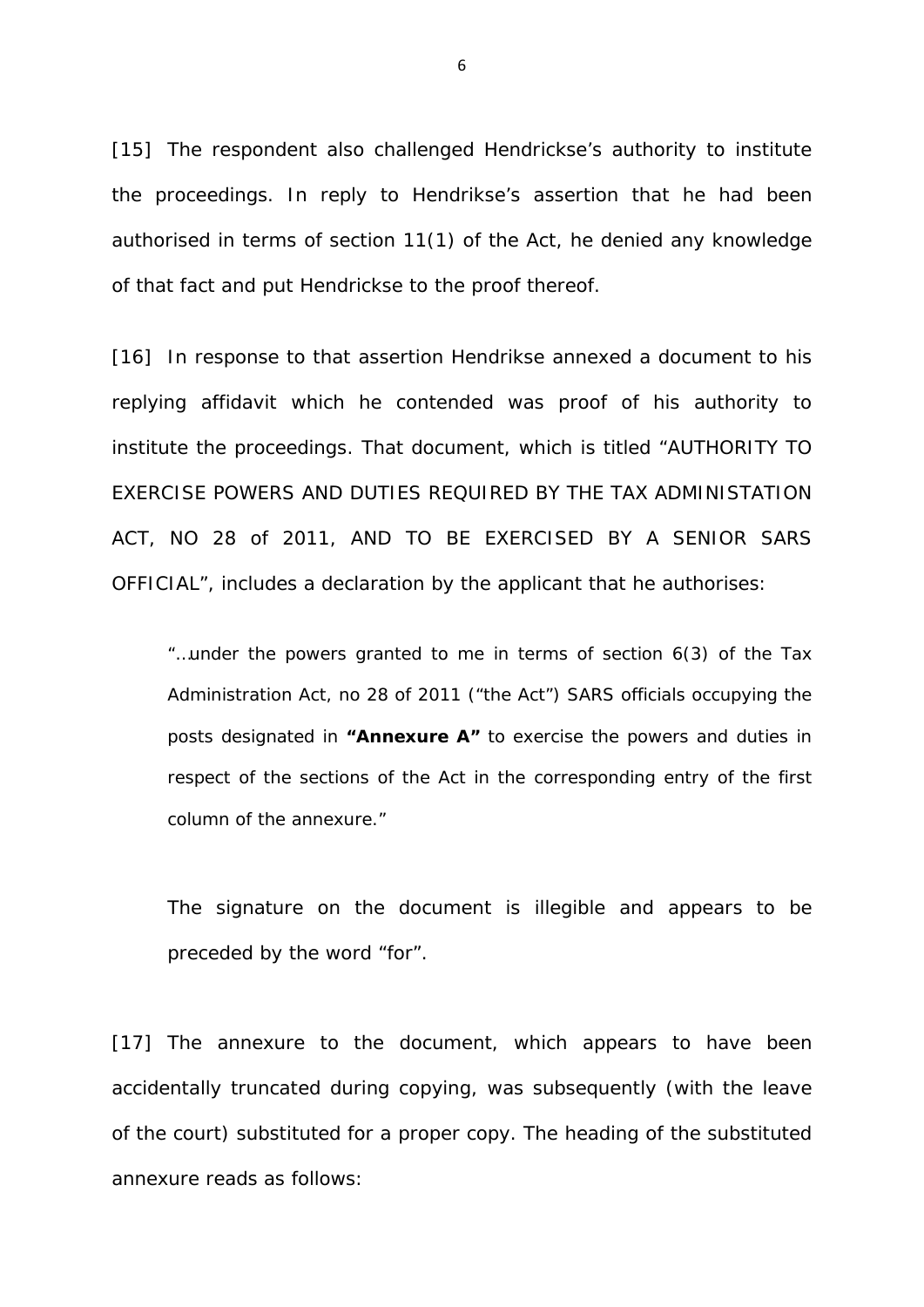"AUTHORITY TO INSTITUTE OR DEFEND CIVIL PROCEEDINGS ON BEHALF OF THE COMMISSIONER IN TERMS OF SECTION 11(1)OF THE TAX ADMINISTRATION ACT, NO 28 of 2011."

The document is dated 19 October 2012 and is unsigned.

[18] In respect of "Dispute Resolution" the following is stated therein:

"**Group Executive Senior Managers**  Tax Court High Court

**Senior Specialist:** Revenue Litigation High Court

**Manager**: Tax Court **Specialist:** Tax Court High Court"

[19] The relevant portions of section 11 of the Act read as follows:

## "**11 Legal Proceedings involving Commissioner**

(1) No SARS official may institute or defend civil proceedings on behalf of the Commissioner unless authorised to do so under this Act or by the Commissioner or by the person delegated by the Commissioner under section  $6(2)$ .

(2) For purposes of subsection (1), a SARS official who, on behalf of the Commissioner, institutes litigation, or performs acts which are relied upon by the Commissioner in litigation, is regarded as duly authorised until proven to the contrary."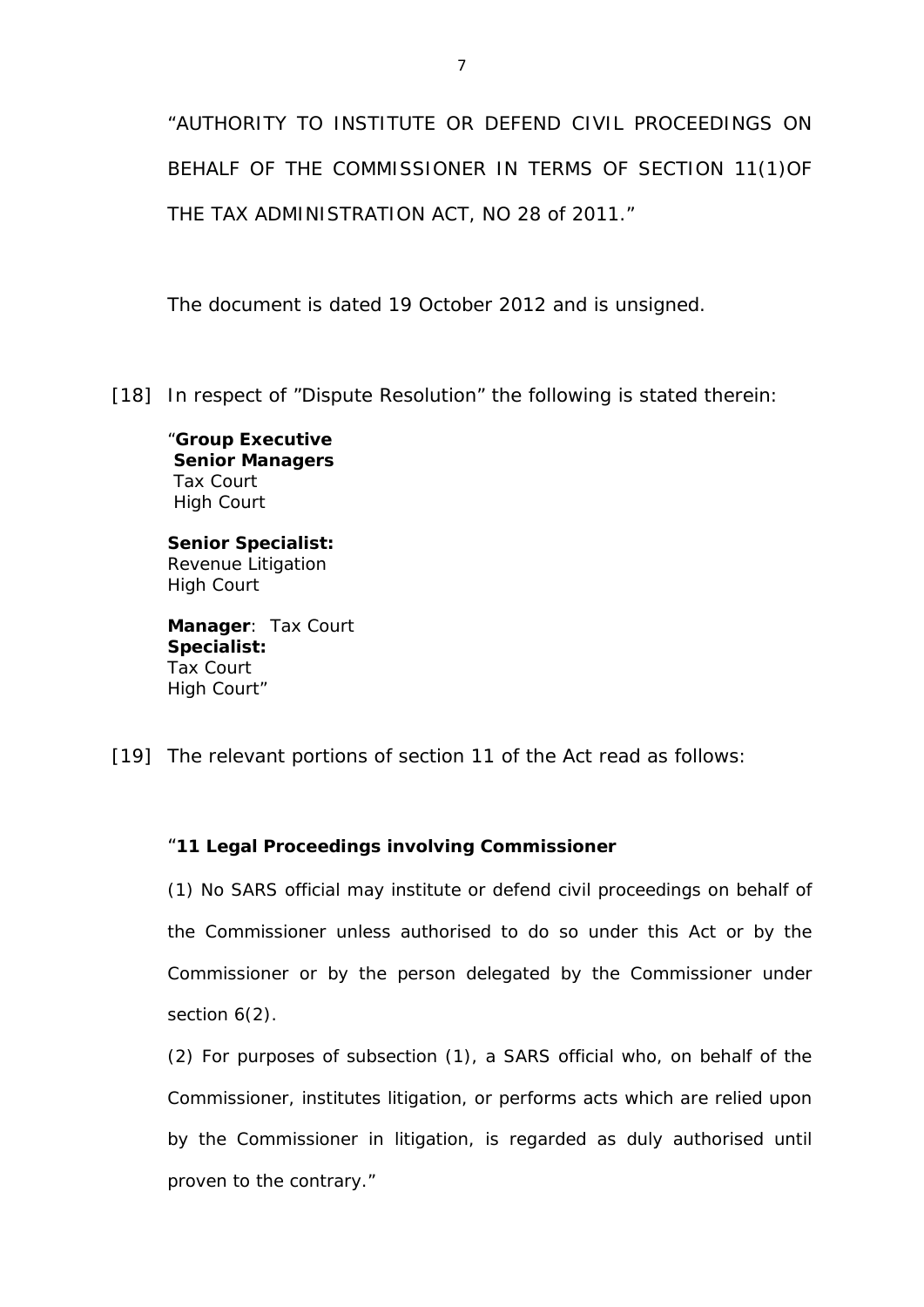[20] Mr *Erasmus* argued that the document, being nearly 4 years old, and, in his submission, of uncertain validity, was not signed by the Commissioner himself. It does therefore not comply with section 10(1)(b) of the Act and does accordingly not authorise Hendrickse to compel the completion of a generic Lifestyle Questionnaire.

[21] Section 11(2) of the Act provides that where a SARS official institutes legal action on behalf of the Commissioner, it must be presumed that that official has been duly authorised in terms of section 11(1), unless the contrary is proven. That section thus explicitly puts the onus on the party challenging the official's authority. And Ms *Williams SC*, who appeared for the applicant, correctly argued that section 11(1) does not require that the authority must be in writing, since it is not a delegation of the Commissioner's powers contemplated in terms of section 6. The provisions of subsections 10(a) and (b) of the Act, which require a delegation to be in writing and signed by the Commissioner before it becomes effective, are thus not of application. For the purpose of establishing whether or not Hendrickse had been duly authorized to institute the proceedings, the fact that the document may or may not have been signed by the Commissioner is accordingly of no consequence.

[22] The respondent has not established any factual basis for his assertion that Hendrickse has not been duly authorised. What he has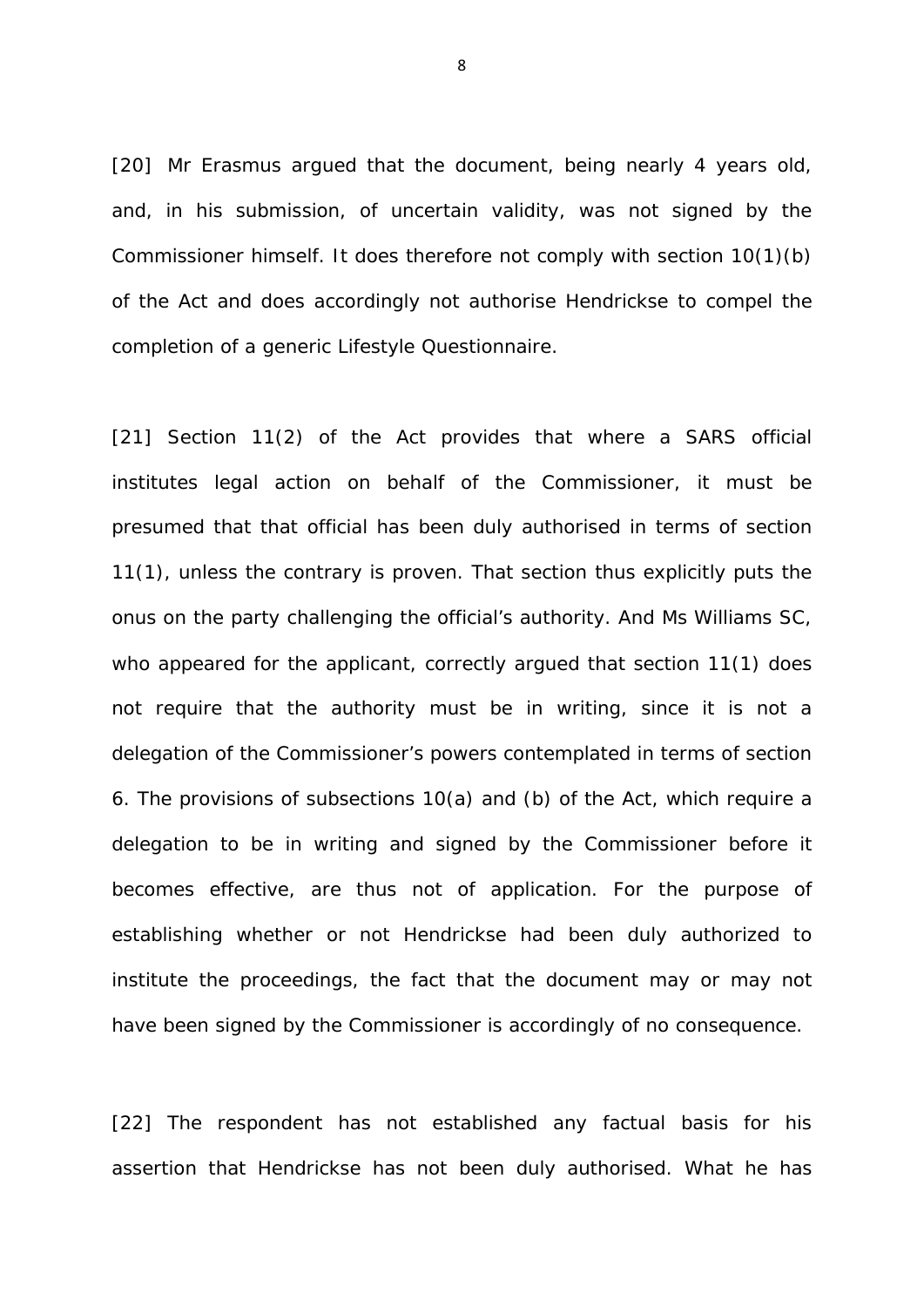done was merely to disavow any knowledge of that fact and put Hendrickse to the proof thereof. Such an approach can never be sufficient to rebut a fact deemed by statute. In the event, it is abundantly clear from a reasonable reading of the document that the intention was indeed to authorise Senior Managers to institute legal proceedings on behalf on the Commissioner.

[23] Furthermore, in the absence of any evidence to the contrary, I am constrained to assume that the document constitutes a proper delegation of the Commissioner's powers under the Act. In terms of the legal principle *omnia praesumuntur rite esse acta* official acts are presumed to comply with the relevant statutory formalities, and the persons who performed them are presumed to have been duly authorized. I must accordingly assume that whoever signed the document on behalf of the Commissioner had been duly authorized to do so. That presumption can only be rebutted by proof on a preponderance of probabilities and not by a bald denial of the nature proffered by the respondent in this case. I am accordingly satisfied that the document constitutes a proper delegation of the Commissioner's powers in terms of section 6(3), read with section 10 of the Act, and that Hendricse was accordingly duly authorized to issue the questionnaire and to institute these proceedings. This point *in limine*  must accordingly also fail. I now turn to deal with the merits of the application.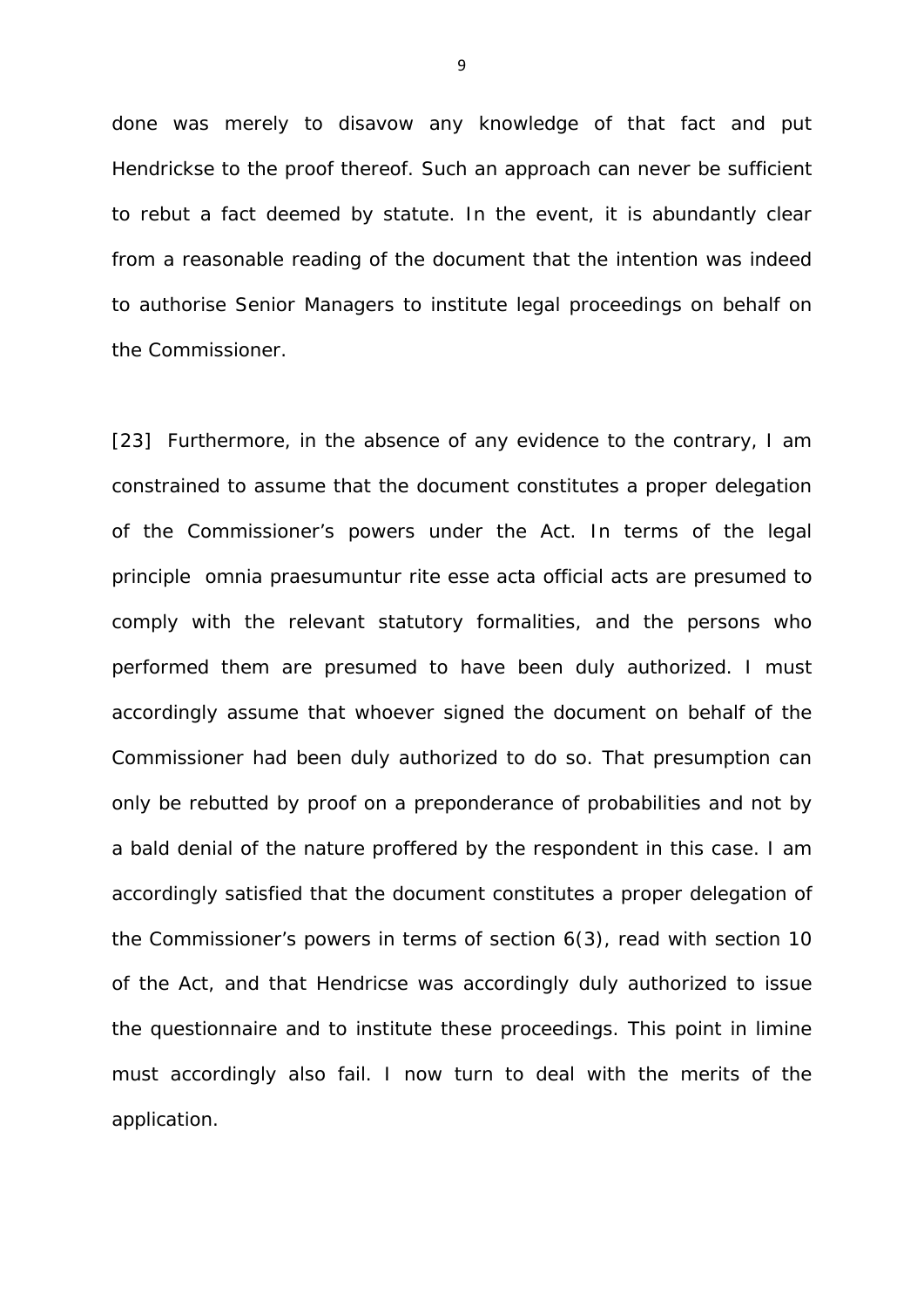#### **The facts**

[24] SARS delivered the questionnaire to the respondent on 19 October 2015 and he was expected to return the completed questionnaire to the SARS offices at 22 Hans Strydom Avenue, Cape Town, within 21 business days. The letter accompanying the questionnaire was signed by Hendrikse and one Mbuyisela Mayezana, an Operational Specialist. The letter also stated, *inter alia*, that the period of investigation is the 2011 to 2015 tax years; that SARS was in the process of reviewing his tax file; and that the information was requested in terms of section 46(1) of the Act.

[25] The questionnaire comprises some 26 pages, and the first page draws the taxpayer's attention to the provisions of section 72(1) of the Act. That section provides that a taxpayer may not refuse to complete and file a return on the basis that to do so might incriminate him or her. The information sought from the respondent relates, *inter alia*, to his and his spouse's personal particulars and circumstances; personal and private investments and assets; properties owned by him and his spouse; income received during the period under review; and expenses.

[26] On the same day SARS also caused a letter to be served on the respondent wherein he was given notice that:

(a) SARS intended to commence an investigation into his tax affairs; and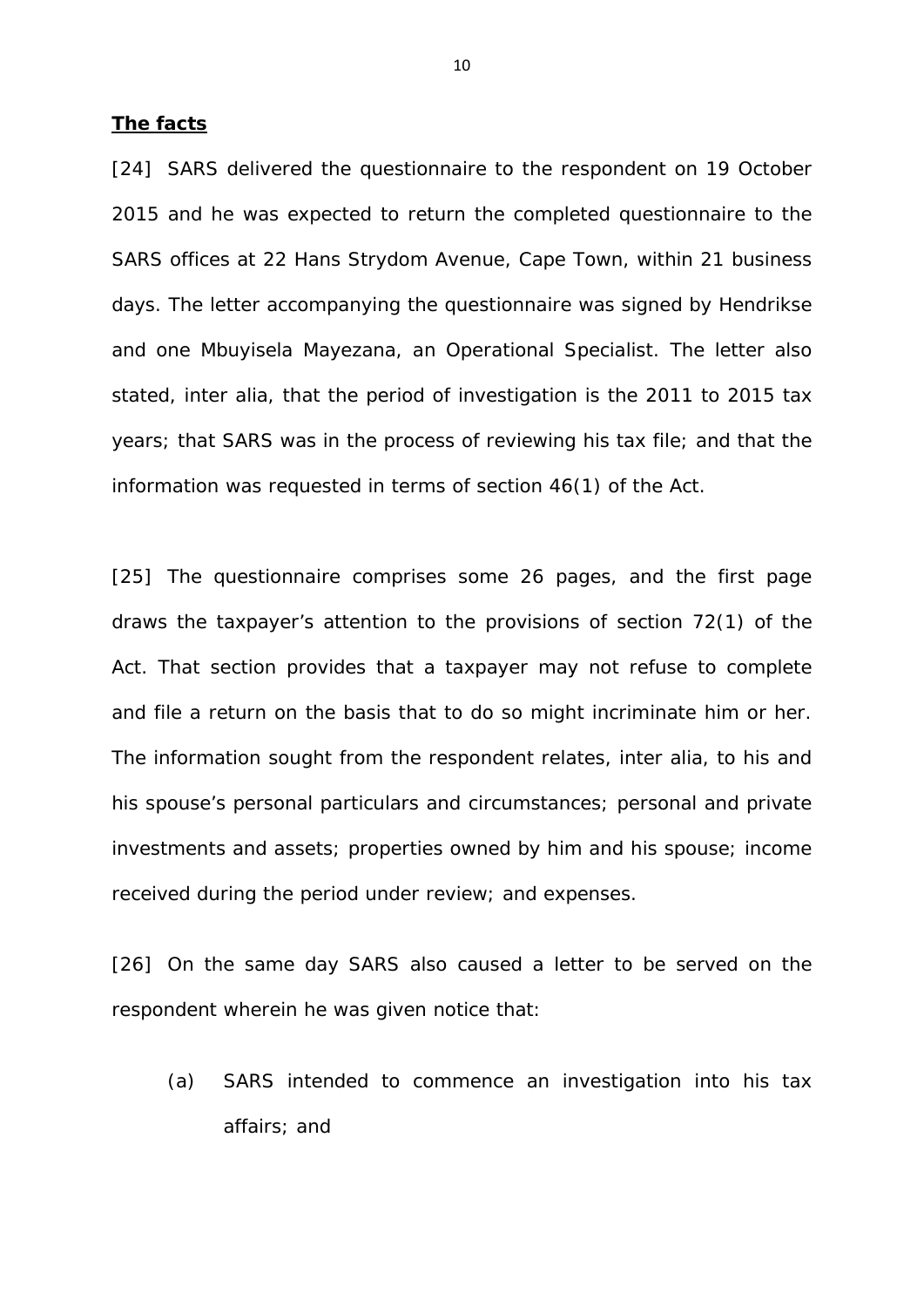(b) the investigation was based on confidential and statutorily protected third party information which suggests that certain income had not been disclosed; that expenses had been incorrectly claimed for tax purposes; and that declarations made to SARS by other taxpayers suggest a tax risk.

[27] The respondent's attorneys Strombeck Pieterse Attorneys ("SPA") replied to the above-mentioned letter on 5 November 2015. In addition to reminding SARS of its statutory obligations towards taxpayers, they stated that they had been instructed to fully cooperate with SARS in respect of *"any lawful audit, gathering of information or questionnaire, investigations and/or order".* They, however, required confirmation that SARS will keep the respondent informed of the progress and findings of any audits, and that he will be given reasonable opportunity to respond to the findings. They also required the following information before the respondent would reply to the questionnaire:

- (a) in terms of which sections of which law the respondent was obliged to submit the relevant material;
- (b) if this is for the administration of any tax law, the relevant subsection of that definition in section 3(2) of the Act, must be quoted, supported by the underlying facts and circumstances that make the enquiry foreseeably relevant with the reasonable specificity as required by the Act;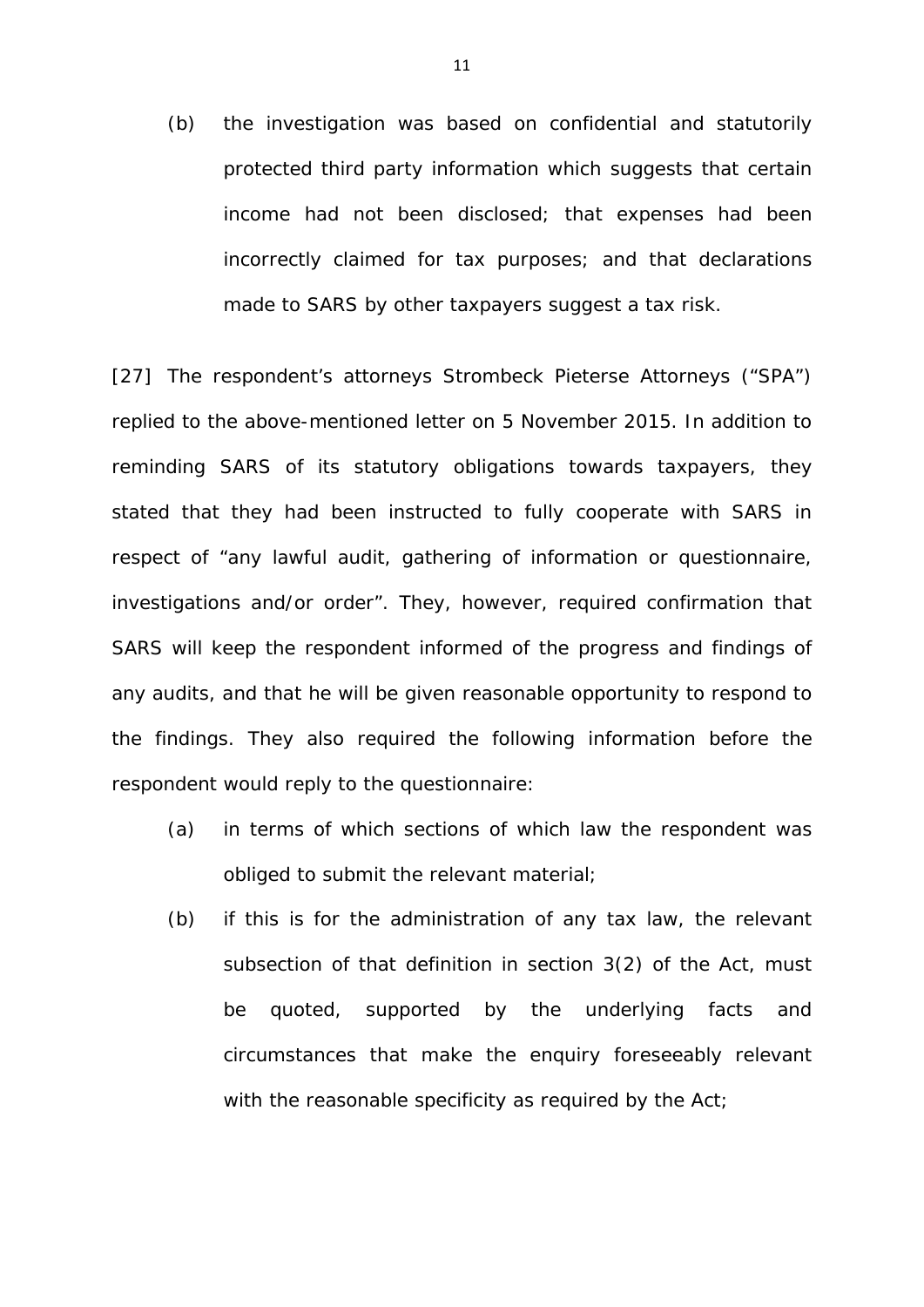- (c) adequate reasons for the questionnaire, investigation and audit and why it is being conducted, including the underlying risk analysis for the industry the taxpayer is in, on which this audit is based; and
- (d) copies of the SARS id's and letters of authority issued to the SARS assessors, as well as the line manager involved in the matter.

[28] They also stated that the respondent will submit a formal request for the abovementioned information under the Promotion of Access to Information Act, 2 of 2000 ("PAIA"). A copy of the request was annexed to the letter.

[29] SARS replied to that letter on 9 November 2015, reminding SPA about the respondent's statutory obligation to pay the prescribed fee, and stating that the request would not be processed until such time that the fee had been paid.

[30] On 10 December 2015, the attorneys appointed to act on behalf of SARS, Joubert Galpin Searle ("JGS") wrote to SPA stating, *inter alia,* that it was impermissible for the respondent to make his response to the questionnaire conditional upon the furnishing of the information requested in terms of the PAIA. They also reminded them of the respondent's statutory obligation to pay the standard prescribed fee of R35 (unless he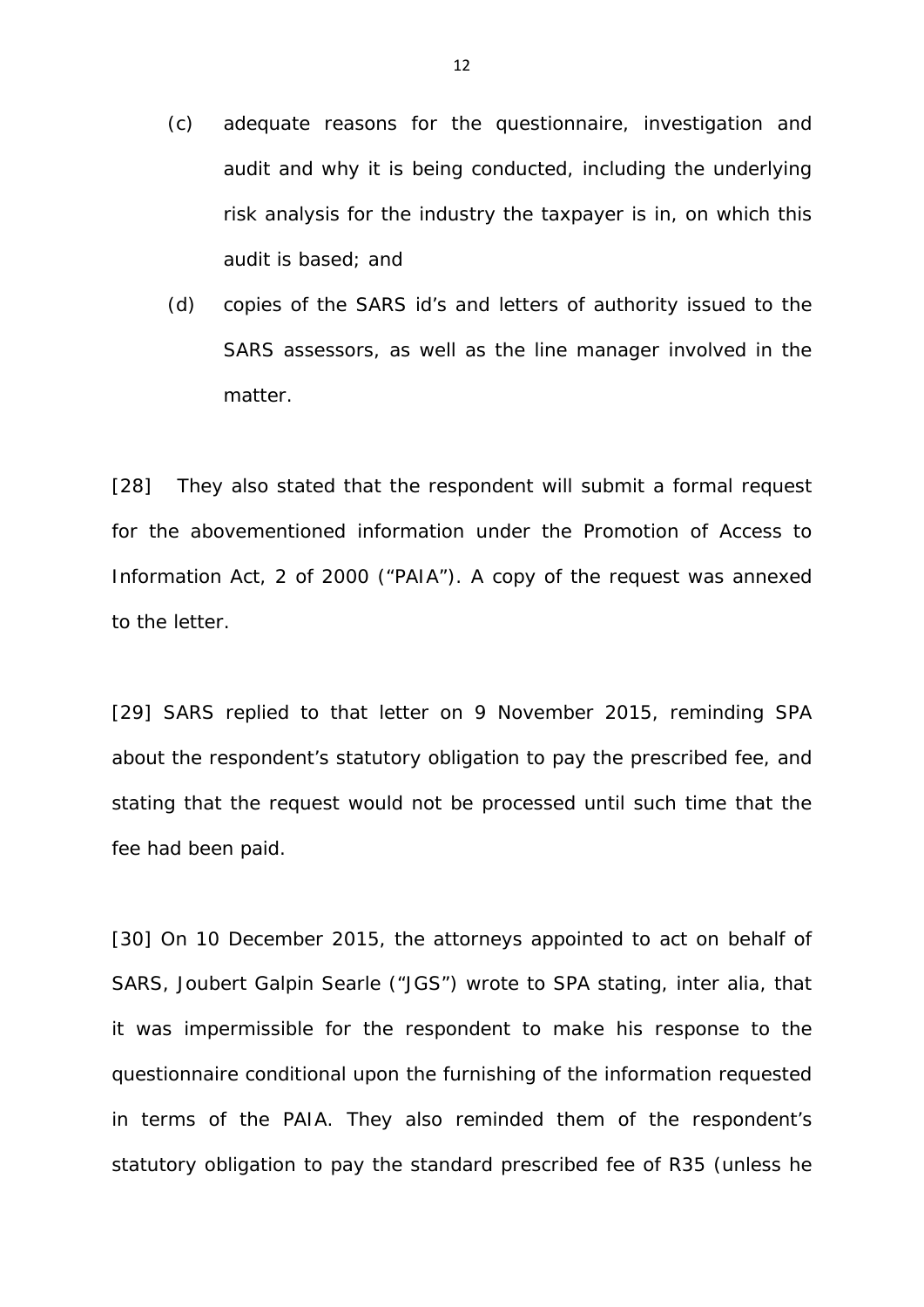earned less than R14 7120), and that unless that amount was paid by 15 December 2015, SARS would accept the failure as "*an abandonment"* of the request under PAIA.

[32] JGS again wrote to SPA on 21 December 2015 pointing out that the respondent is under a statutory obligation, in terms of section 46(1) of the Act, to respond to the questionnaire, and that a failure to do so by 15 January 2016 would result in SARS seeking "*appropriate remedy against the respondent together with a punitive costs order".* 

[33] On 11 February 2016 JGS wrote to SPA stating that since the prescribed fee had not been paid by the stipulated date, namely 15 December 2015, SARS will assume that his PAIA request had been abandoned. SPA responded on the same day, claimed that they had already replied to the previous correspondence on 25 February and annexed a copy of that letter. In that letter SPA stated that: the request to submit the questionnaire constituted administrative action and is subject to the principle of legality; the respondent has just cause not to respond to the request; because the requested information has not been provided the respondent was entitled to assume that the exercise of the power in terms of section 46 of the Act has not been properly authorised and he was therefore entitled to ignore the request; SARS is obliged to give reasons for its decision to issue the questionnaire; and that a new PAIA application would be submitted requesting "*new and additional*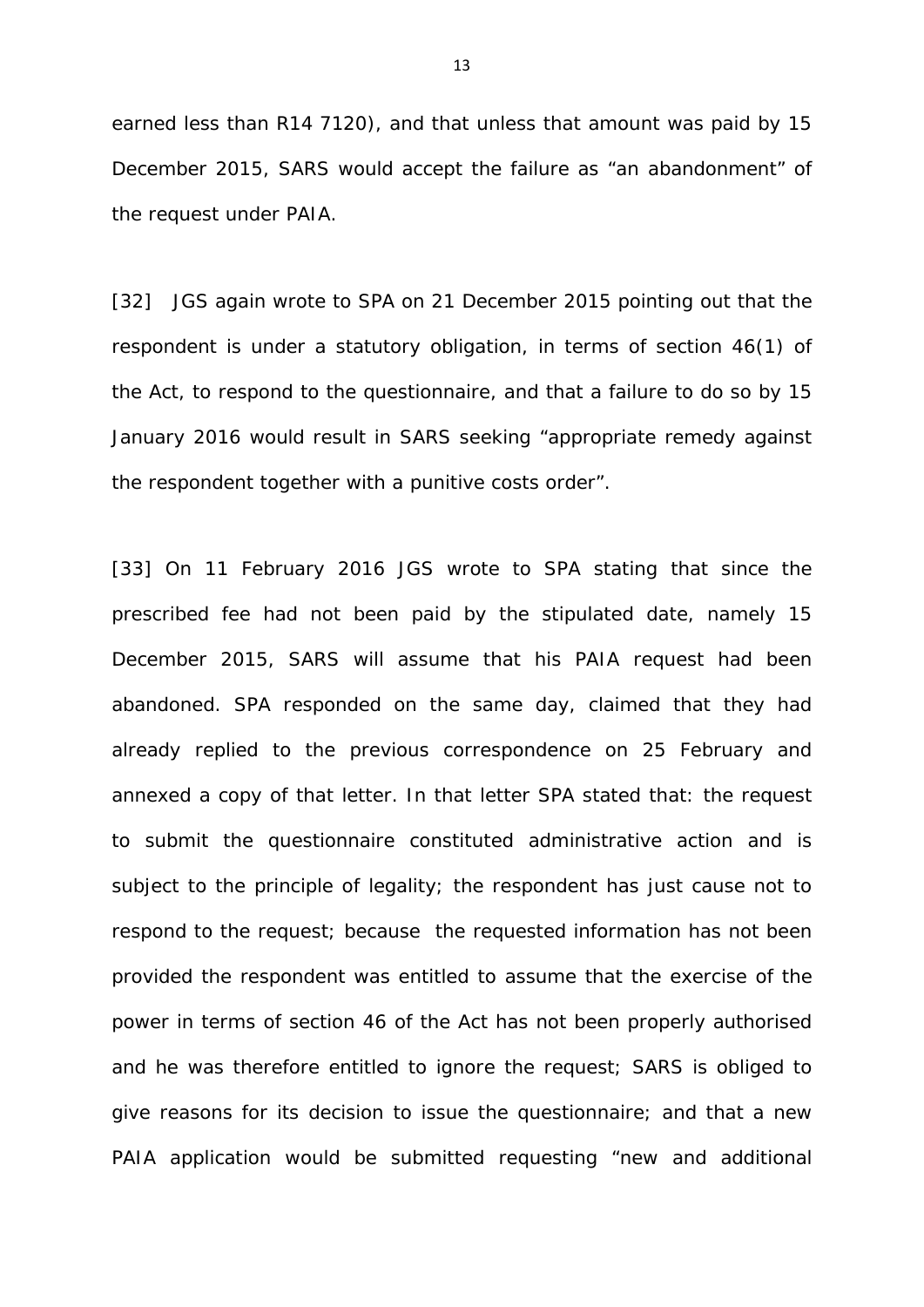*information"*; and pending the outcome of the complaint to the Tax Ombudsman, any action taken by SARS would be premature.

[34] Pursuant to that letter SPA again submitted a request for information under PAIA on 25 January 2016, enclosing proof of payment and requesting the following information:

- (a) copies of all participating SARS official id's and letters of authority giving them the express authority to request the lifestyle questionnaire;
- (b) a complete copy of the information-gathering file of the SARS officials pertaining to the selection of the taxpayer as target for a lifestyle questionnaire;
- (c) minutes of any internal SARS meetings identifying a reason why the taxpayer was selected as a lifestyle questionnaire target;
- (d) a copy of the internal audit manual of SARS regulating (within SARS) the procedures to be followed by SARS officials in initiating any information request from taxpayers;
- (e) any and all information identifying why the taxpayer was selected for a Lifestyle Questionnaire by virtue of information obtained from third parties – without disclosing the identity of the third parties; and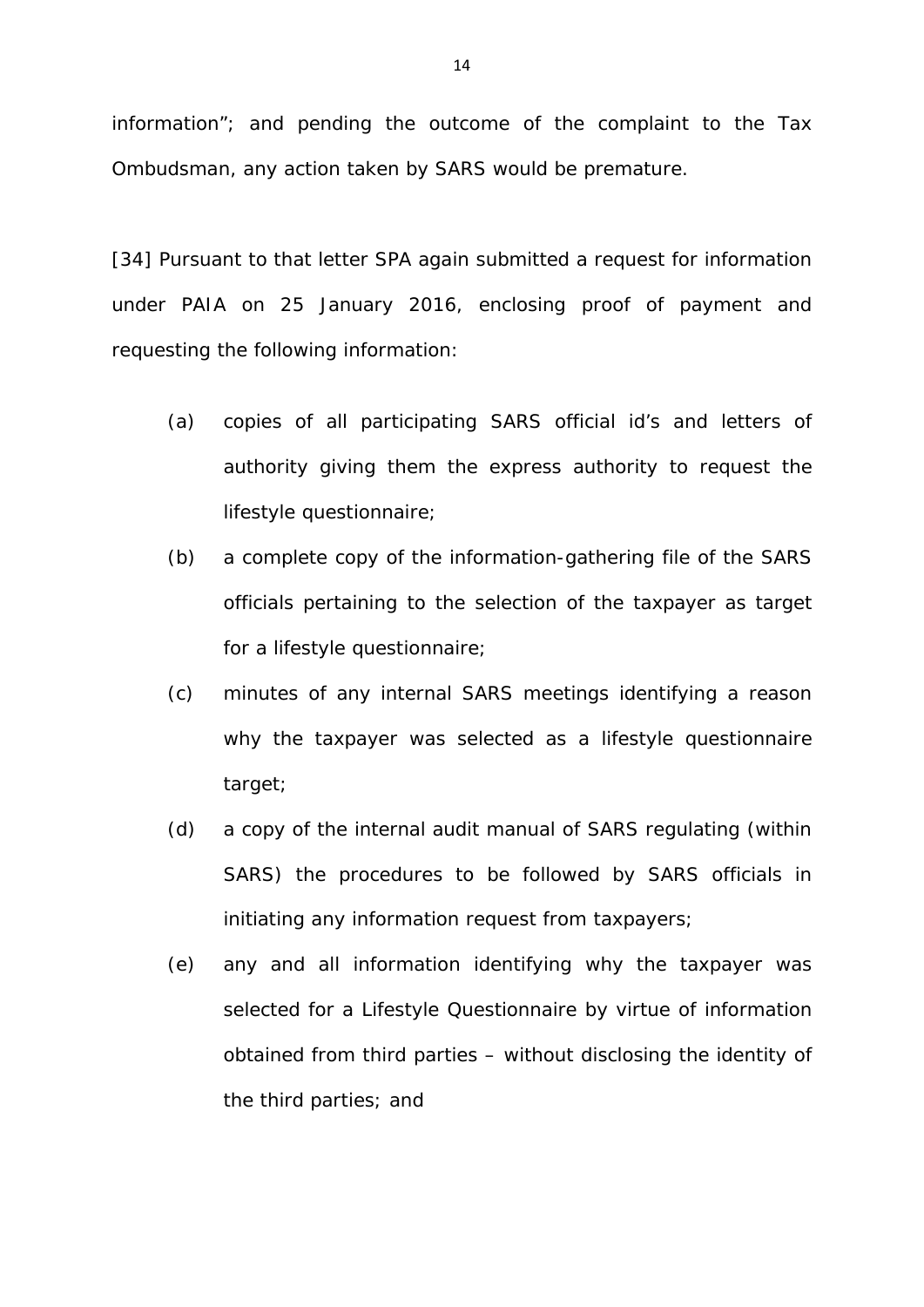(f) any and all internal information manuals regulating the initiation of the lifestyle questionnaire imposed on taxpayers.

[35] On 15 February 2016 JGS again wrote to SPA and, although denying that they ever received the letter of 25 January 2015, nevertheless responded to the assertions contained therein, and in addition stated that unless the completed questionnaire was returned to SARS on 22 February 2016, they would seek "appropriate relief".

[36] It is common cause that the respondent failed to submit the completed questionnaire, and has in fact asserted his constitutional and statutory right to comply only once the information requested in terms of PAIA had been provided by SARS.

[37] SARS responded to the second request for information in terms of PAIA on 10 February 2016, granting the request for copies of the identification cards, but refusing access to the remainder of the records and information. That request was refused on the basis that the disclosure of the information would "*jeopardise the effectiveness of SARS auditing procedures and methods used by SARS to identify taxpayers"*, and could frustrate the deliberative process in SARS by inhibiting candid communication of opinions, advise and reports. The respondent thereafter lodged an internal appeal on 16 March 2016 which was dismissed on 5 April 2016 for the same reasons.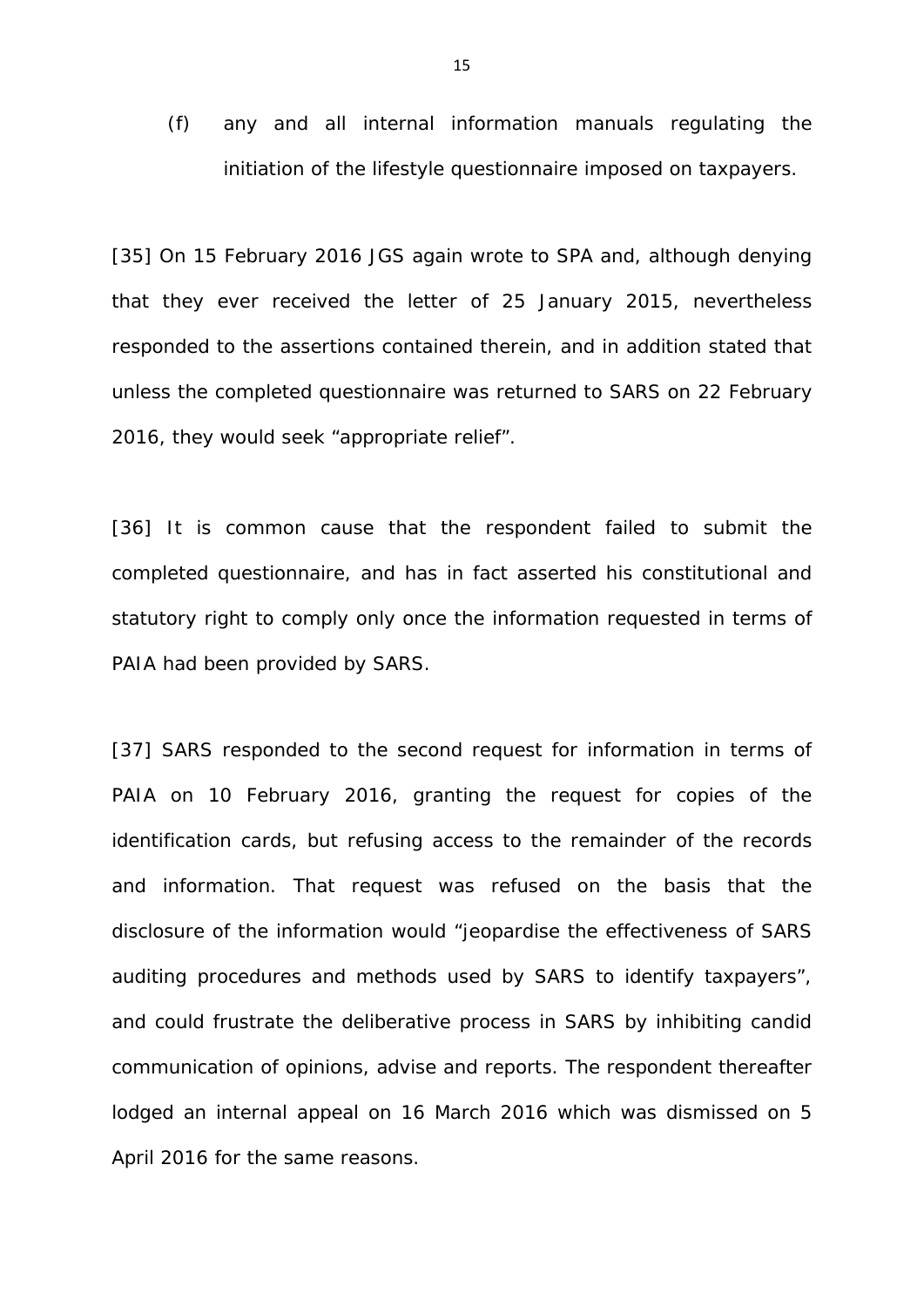### **The applicant's contentions**

[28] The applicant contends that:

- (a) the provisions of section 46 of the Act are peremptory, and where a taxpayer is required to submit "relevant material" to SARS under that section, he or she "*must submit the relevant material to SARS at the place and within the time specified in the request"*;
- (b) the information which the respondent is required to provide by virtue of the questionnaire constitute "*relevant material"* as defined by section 1 of the Act. That section defines relevant material as "*any information, document or thing that in the opinion of SARS is foreseeably relevant for the administration of the Tax Act as referred to in section 3"*;
- (c) insofar as section 46 provides that SARS may only require a taxpayer to submit relevant material "*for purposes of the administration of a tax Act in relation to a taxpayer",* the stated objective of the questionnaire is clearly covered by the definition of the term "administration of a tax Act". That definition includes the obtaining of information in relation to "(a) *(i) anything that may affect the liability of a person for tax in respect of a previous, current or future tax period; (ii) a taxable*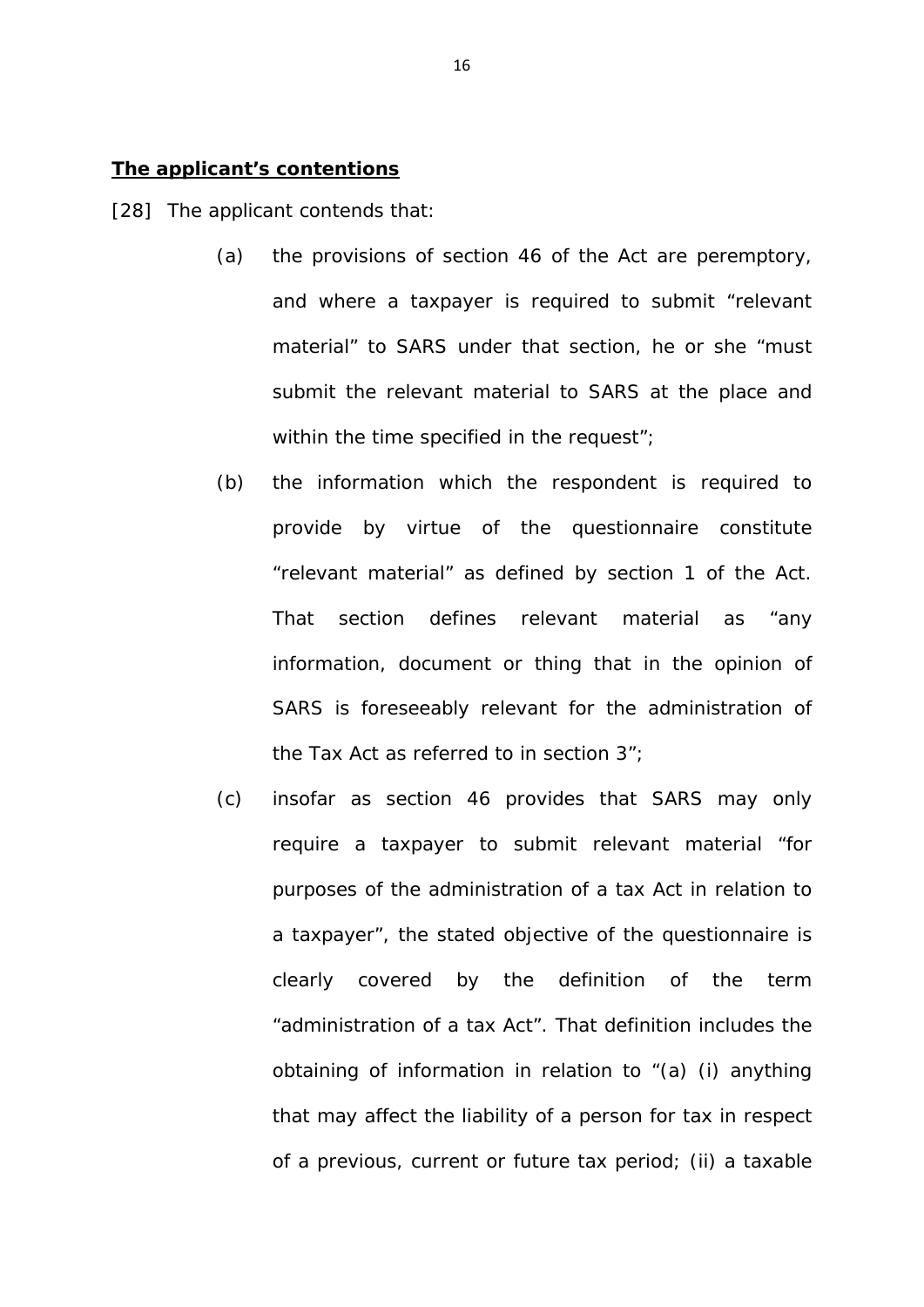*event; or (iii) the obligation of a person (whether personally or on behalf of another person) to comply with a tax Act"*;

- (d) in as much as the respondent would have been entitled to reasons for the delivery of the questionnaire, those reasons provided by SARS are sufficient for purposes of the Act. SARS is precluded by the provisions of chapter 6 of the Act from providing the further particularity requested by the respondent since it would offend the general prohibition against disclosure of "SARS confidential information". Section 68 defines "confidential information" as, *inter alia,* "information that was supplied in confidence by a third party to SARS the disclosure of which could be reasonably expected to prejudice the future supply of similar information, or information from the same source"; and
- (e) even though he contends that the decision to issue the questionnaire does not constitute administrative action, the applicant has in any event established a sound basis for that decision. The information provided to SARS by the third parties, coupled with the fact that the respondent has not registered as a taxpayer or submitted tax returns, constitute a rational and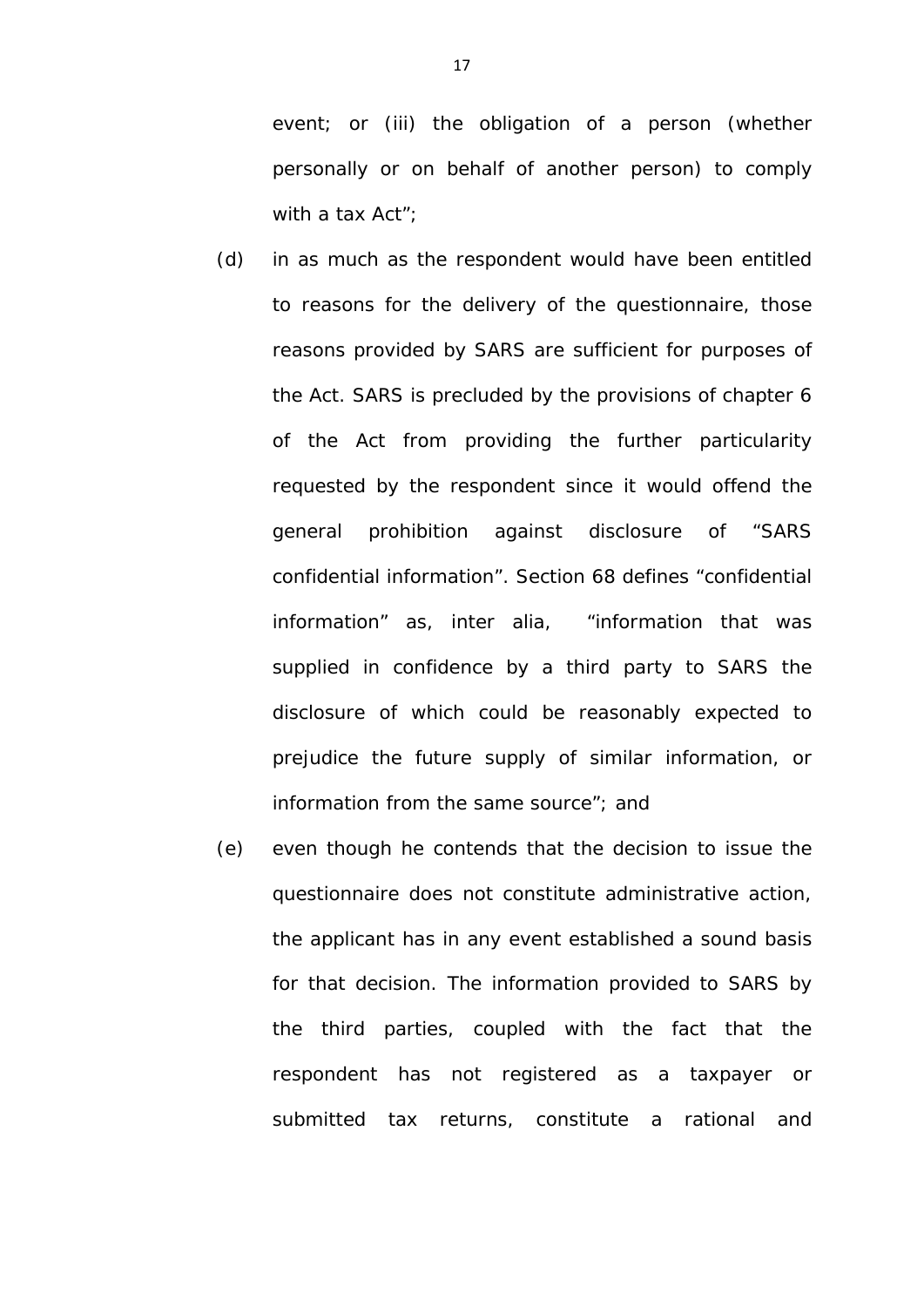justifiable basis for the request in terms of section 46 of the Act.

#### **The respondent's contentions**

[38] In addition to raising the abovementioned points in *limine* and asserting that the applicant failed to establish the prerequisite for an interdict, the respondent contends that:

- (a) the request for him to complete a Lifestyle Questionnaire is an unlawful "fishing expedition" which infringes on his constitutional and statutory rights;
- (c) he is, by virtue of section 33 of the Constitution and the provisions of the Promotion of Administrative Justice Act, 3 of 2000, ("PAJA"), or the principle of legality, entitled to expect fair, reasonable and lawful conduct on the part of SARS.;
- (d) he is furthermore entitled to protection of his dignity and privacy in terms of sections 10 and 14 of the Constitution, and not to be subjected to any form of harassment or unnecessary invasive conduct by SARS;
- (e) the applicant has failed to provide substantive justification for the deviation from the above-mentioned constitutional provisions, and the questionnaire thus constitutes an infringement of his fundamental constitutional rights set out in the Bill of Rights;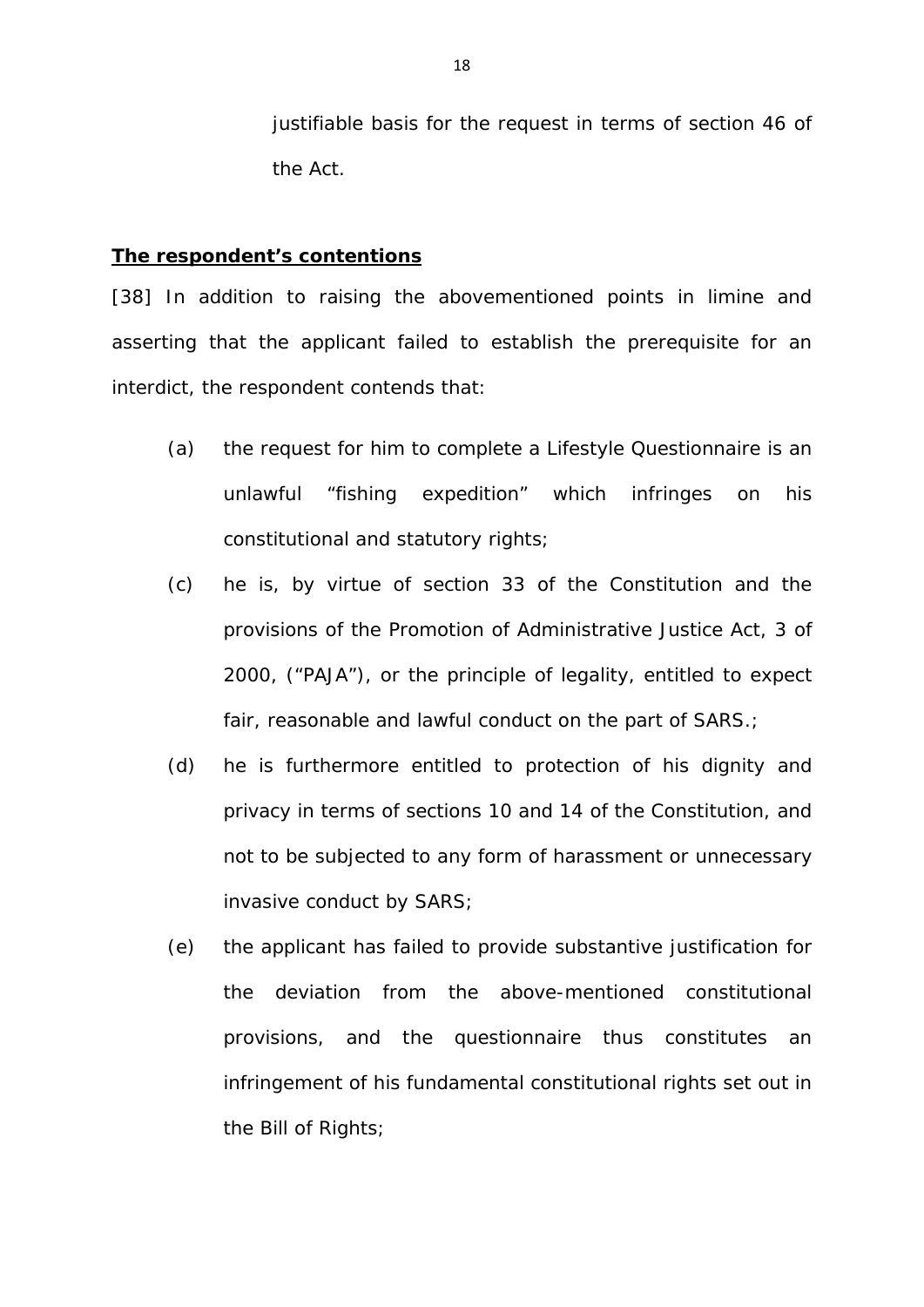- (f) SARS is required to be transparent in its dealings with him in respect of information held by it, and he is accordingly not under any obligation to respond to the questionnaire until such time as his internal appeal had been finalized or, the Tax Ombudsman has ruled on his complaint;
- (g) until such time as the applicant provides him with adequate reasons for the decision to issue the questionnaire, he is not obliged to respond to it. Although he is not interested in the names of persons who may have provided information to the applicant, he is entitled to details of those allegations in order to have a fair opportunity to address them. In the absence of the requested information, the reasons provided by the applicant are vague and arbitrary; and
- (h) the information sought in the questionnaire is not specific, but general and wide ranging. The questionnaire is thus arbitrary and capricious, and the information sought therein is not "relevant material" as required in terms of section 46 of the Act. The applicant has thus failed to satisfy the jurisdictional requirements necessary to that section.

#### **Discussion**

[39] There can be little doubt, having regard to the "language used in the light of ordinary rules of grammar and syntax, the context in which the provision appears and the apparent purpose of the Act", that the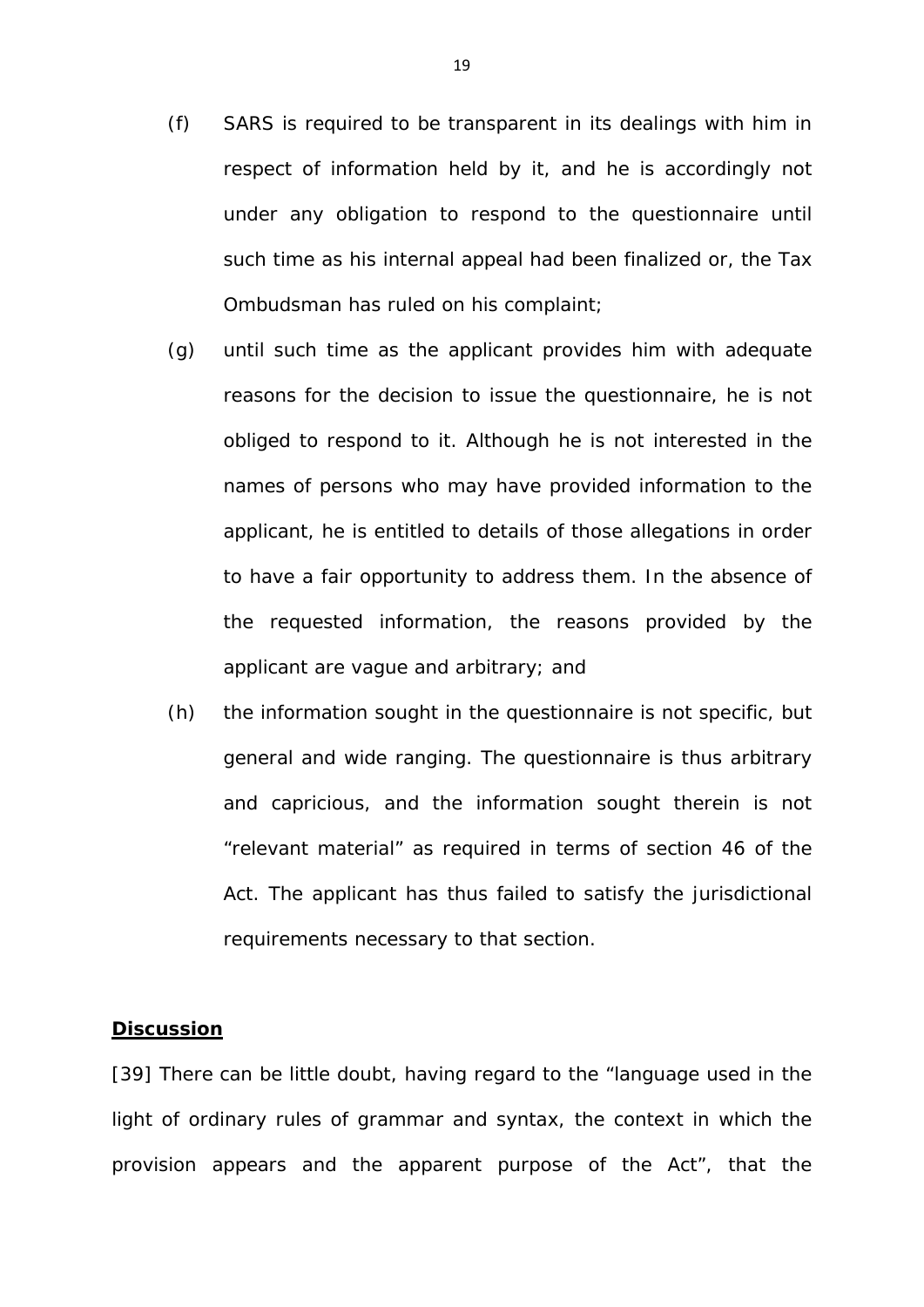provisions of section 46 are peremptory. The explicit and unambiguous wording of the section simply does not allow for any other interpretation. (*Natal Joint Municipal Pension Fund v Endumeni Munucipality* [2012] 2 All SA 262 (SCA), at paragraph 18)

[40] It is in my view similarly manifest that the information sought in the questionnaire constitutes "relevant material" since it pertains to the respondent's assets, liabilities and expenses. Furthermore, the questionnaire could hardly have been more specific regarding the information which the respondent is required to provide, and I am accordingly satisfied that adequate specificity has been provided as required by the Act.

[41] There can also be little doubt that the issuing of the questionnaire was done in the course of the "administration of a tax Act" since the information sought therein manifestly relate to "the liability of a person or persons for tax in respect of a previous, current or future tax year."  $(section 3(a)(i)).$ 

[42] I am accordingly of the view that the applicant has established all the requisite jurisdictional facts mentioned in section 46. The respondent's contention that the issuing of the questionnaire was a "fishing expedition" is thus untenable. The questionnaire was issued against the background of information to the effect that there may have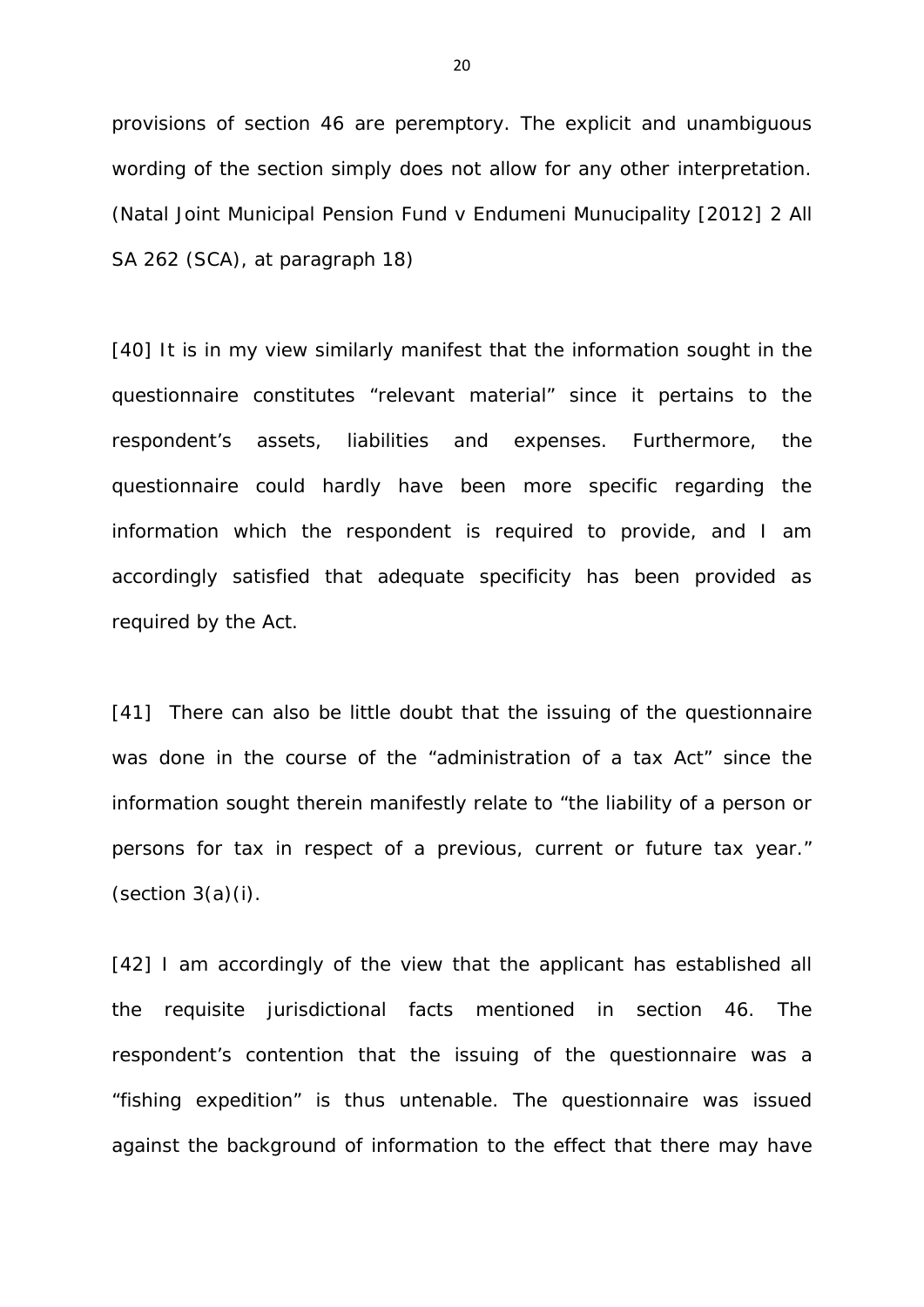been non-disclosure of relevant information by the respondent, coupled with the fact that he did not register as a taxpayer or submit tax returns. In my view these factors constituted a sound basis for the issuing of the questionnaire and cannot by any stretch of the imagination be regarded as "a fishing expedition".

[43] Mr *Erasmus* argued that the provisions of the Act do not authorise SARS to enforce a section 46 request by virtue of a mandatory interdict. According to him the only remedy available to SARS in such a case is that provided for in section 234 of the Act. That section makes it a criminal offence for any person to wilfully and "*without just cause"* furnish, produce or make available any information document or thing, excluding information requested under section 46(8). SARS was thus constrained to institute criminal charges against the respondent instead of moving court for a mandatory interdict, or so he arqued.

[44] He argued furthermore that the only types of litigation authorised by the Act are those referred to in section 12, read with sections 50 to 58 of the Act, which provides for *ex parte* proceedings to institute inquiries; applications for search and seizure warrants provided for in sections 59 to 60 of the Act; proceedings relating to dispute resolution mentioned in Chapter 9; filing of civil judgments for tax debts (sections 172 and 176); institution of sequestration, liquidation or winding up proceedings (sections 177 and 178); recovery of debts from other persons (section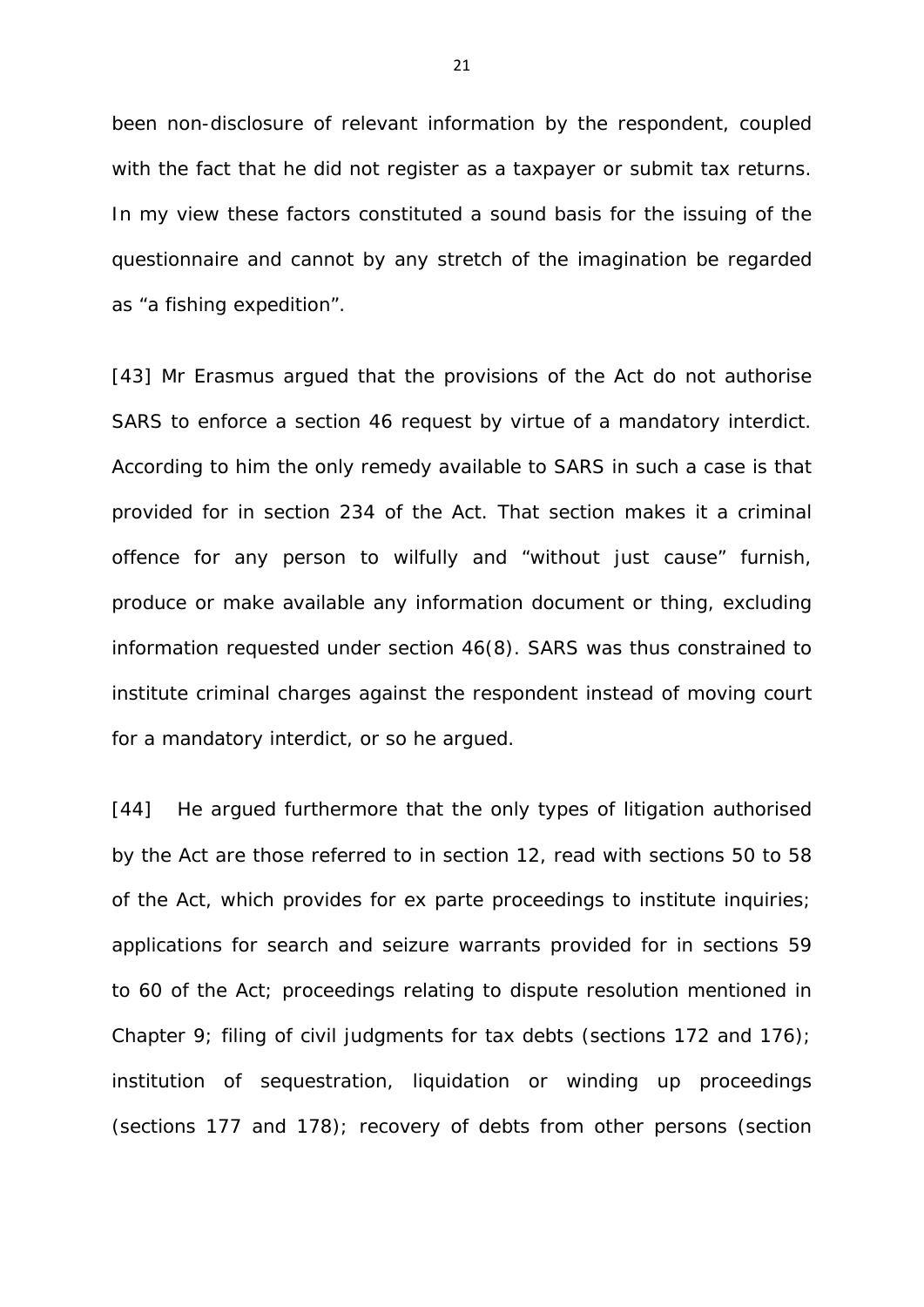184); and recovery of taxes on behalf of foreign governments (section 185 and 186).

[45] In my view this argument is not supportable. The above-mentioned proceedings all have some unusual or *sui generis* elements, and are clearly intended to bestow upon SARS extraordinary powers in order to facilitate the efficient and expeditious collection of taxes. The right to institute civil action to enforce compliance with a request for relevant material, on the other hand, is ancillary to the powers bestowed on SARS in relation to the administration of a tax Act, including the power to request relevant material in terms of section 46 of the Act. That remedy is accordingly available to SARS in terms of the common law and does not require specific statutory sanction. There is nothing in the Act that suggests the contrary; neither has Mr *Erasmus* been able to refer me to any authority in support of his contention.

[46] In respect of the respondent's contention that the decision to issue the questionnaire constitutes administrative action, Mr *Erasmus* made the following submissions. He argued that the request is an invasion of the taxpayer's privacy in that he or she is compelled to produce confidential information to a SARS official. A failure to comply with such a request renders the taxpayer liable to criminal prosecution. That decision is also not subject to the normal appeal processes in terms of the Act and a taxpayer must accordingly be furnished with adequate reasons in terms of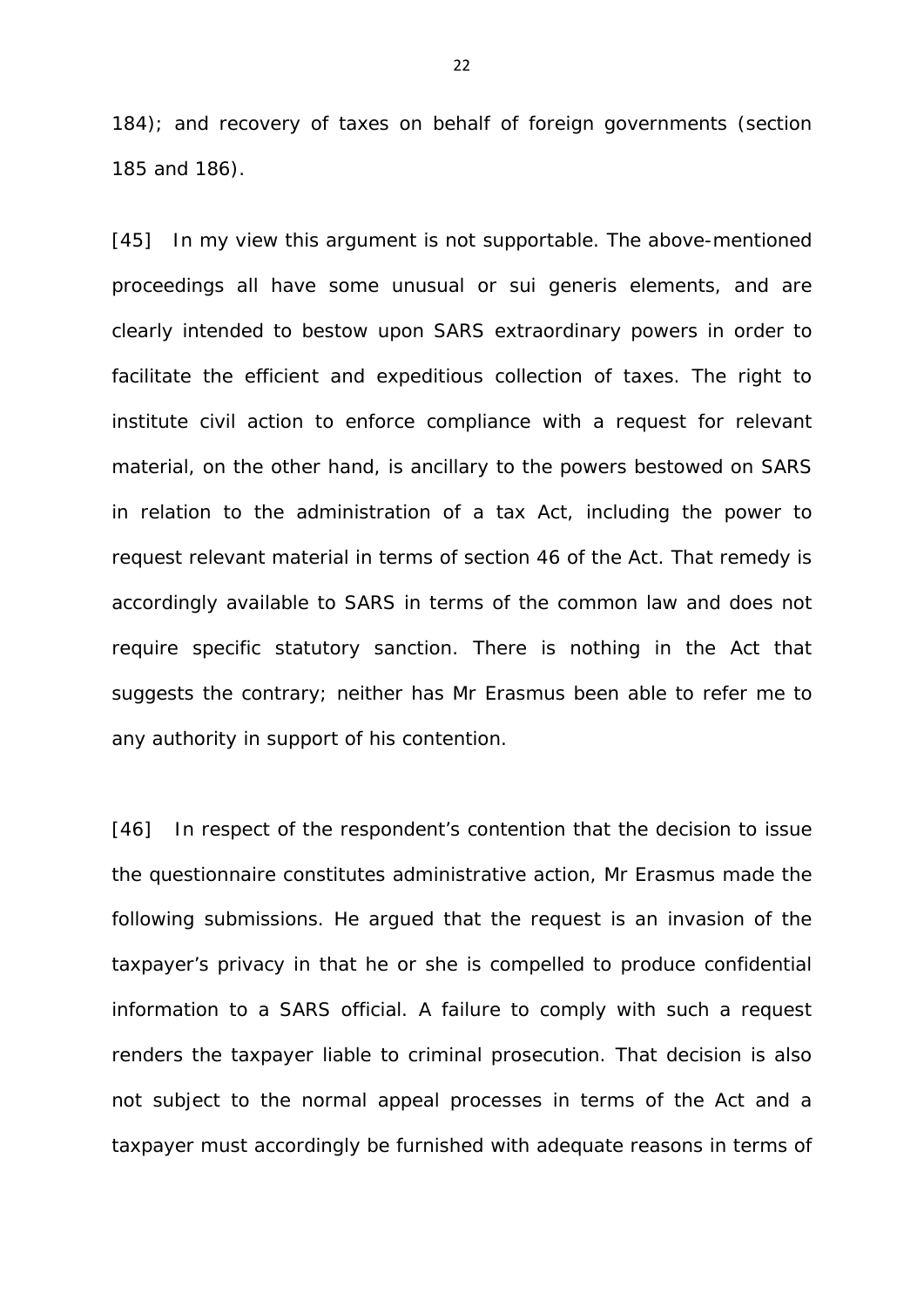PAJA. The applicant has failed to provide such reasons and the decision is accordingly subject to judicial review. He submitted in addition, that until such time as the reasons had been provided and the tax ombudsman ruled on his complaint, the respondent has shown just cause for his failure to furnish the requested information.

[47] Administrative action is defined by the PAJA as: "any decision or failure to take a decision by an organ of state (i) exercising a power in terms of the Constitution or a Provincial Constitution; or (ii) exercising a public power or performing a public function in terms of any legislation, which adversely affects the rights of any person and which has a direct, external legal effect."

[48] The test to determine whether or not a decision constitutes administrative action has been explained as follows by Oliver JA in *Transnet Ltd v Goodman Brothers (Pty) Ltd* 2001 (1) SA 853 (SCA), at paragraph 34:

- (a) Administrative Law is an incident of the separation of powers under which courts regulate and control the exercise of public power by other branches of government;
- (b) the question relevant to section 33 of the Constitution is not whether the action is performed by a member of the executive arm of government, but whether the task itself is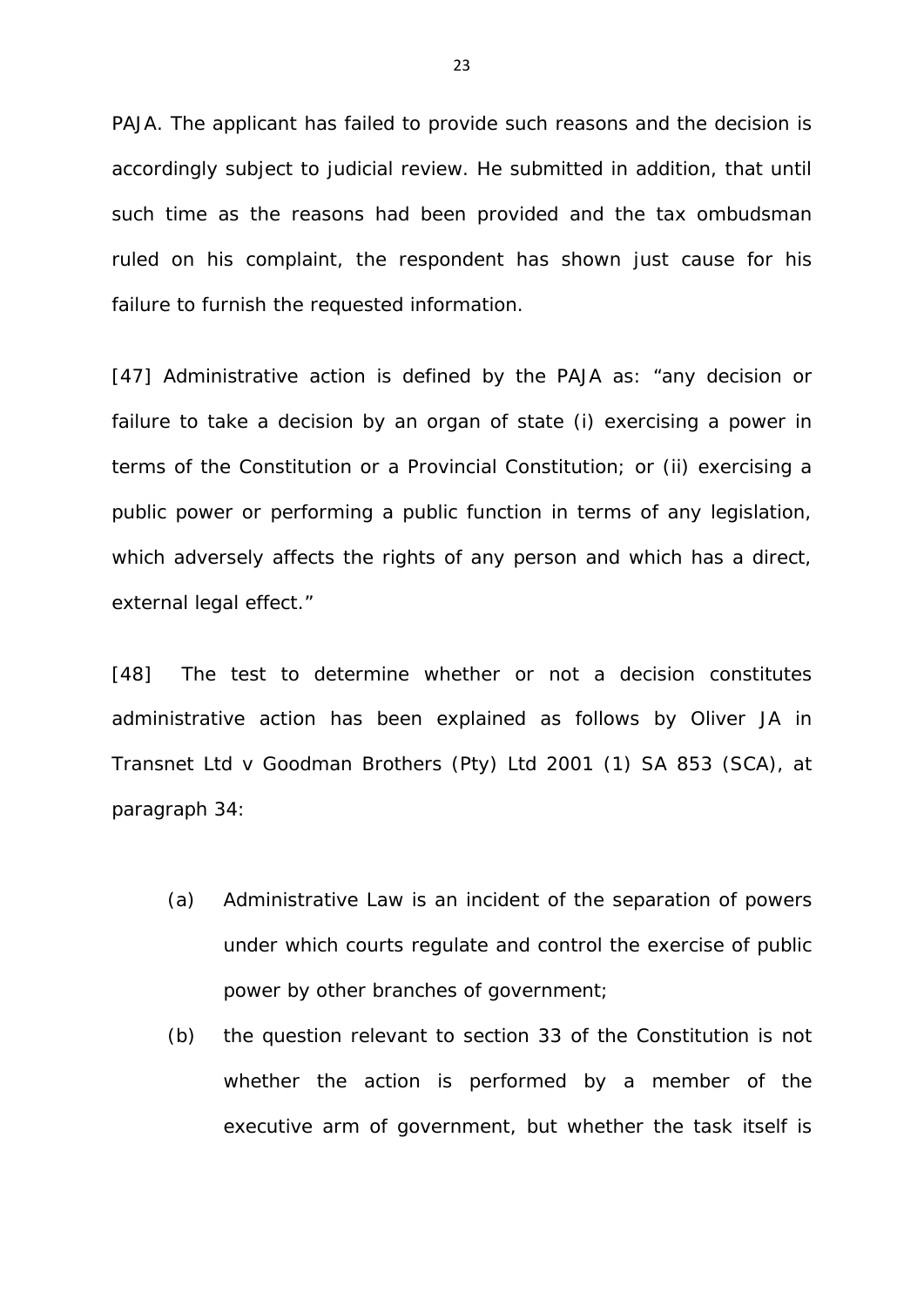administrative or not, and the answer to this is to be found by an analysis of the nature of the power being exercised; and

(c) what fall to be considered in this regard are, *inter alia,* the source of the power exercised, the nature of such power, the subject matter, whether it involves the exercise of a public duty, and how closely it is related, on the one hand, to policy matters which are not administrative, and on the hand, to the implementation of legislation, which is.

[49] In *Calibre Clinical Consultants (Pty) Ltd and Another v National Bargaining Council for the Road Freight Industry and Another 2010 (5) SA 457 (SCA)*, at paragraph 39, Nugent JA said the following regarding the meaning of the term public in nature:

"Powers or functions that are public in nature, in the ordinary meaning of the word, contemplate that it pertains to the people as whole or that they are exercised or performed by on behalf of the community as a whole. (or at least a group or class of the public as a whole) which is pre-eminently the terrain of government."

[50] Ms *Williams* has in my view correctly pointed out that the request for information in terms of section 46 is a preliminary investigation by SARS which may or may not lead to a more formal audit or inquiry under the Act. It is only when SARS has been placed in possession of the requested information that it will be able to determine whether or not there are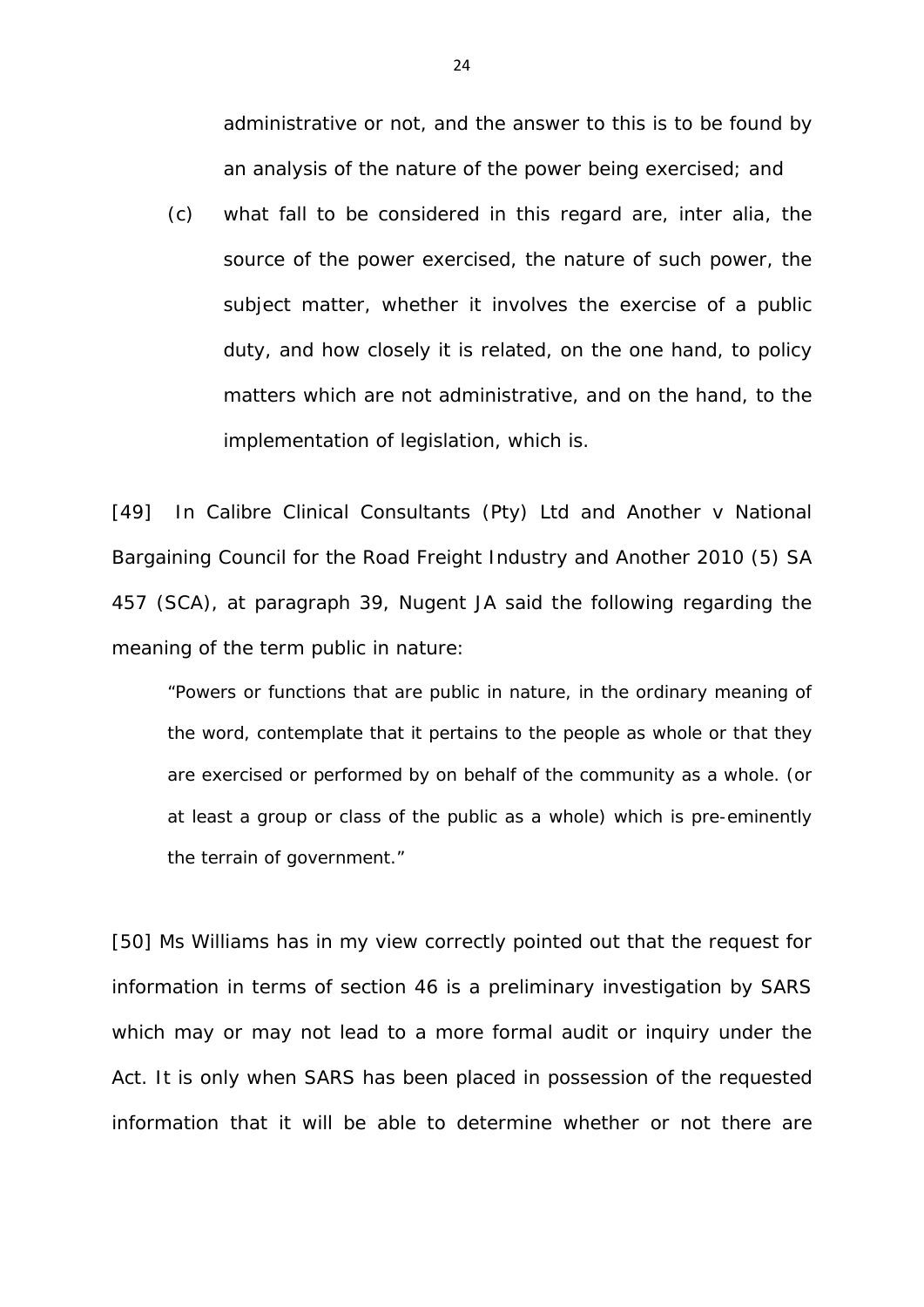indeed grounds for a further inquiry or an audit. It is at that stage that the principles of administrative justice must be observed.

[51] The request can accordingly not adversely affect any of the respondent's rights. In the event, our courts have found that an investigation of this nature does not constitute administrative action. In *Competition Commission v Yara (SA) (Pty) Ltd and Others* 2013 (6) SA 404 (SCA) the Supreme Court of Appeal (per Brand JA) held that the initiation of a complaint by the Competition Commission or a private person in terms of the Competition Act, 89 of 1998 is a preliminary step that does not affect a person's rights, and the Commission was thus not obliged to engage with a suspect on the question of whether its suspicions are justified. The learned judge held, at paragraph 24, that "*[t]he principles of administrative justice are observed in the referral and the hearing before the tribunal. That is when the suspect firm becomes entitled to put its case*".

[52] In the event, in my view, the applicant has provided sound reasons for its decision to issue the questionnaire. The third party information, which suggests that there may not have been full disclosure of income by the respondent, coupled with the fact that he has not registered as a taxpayer or submitted tax returns, constitute a rational basis for the issuing of the questionnaire. The respondent's contention that the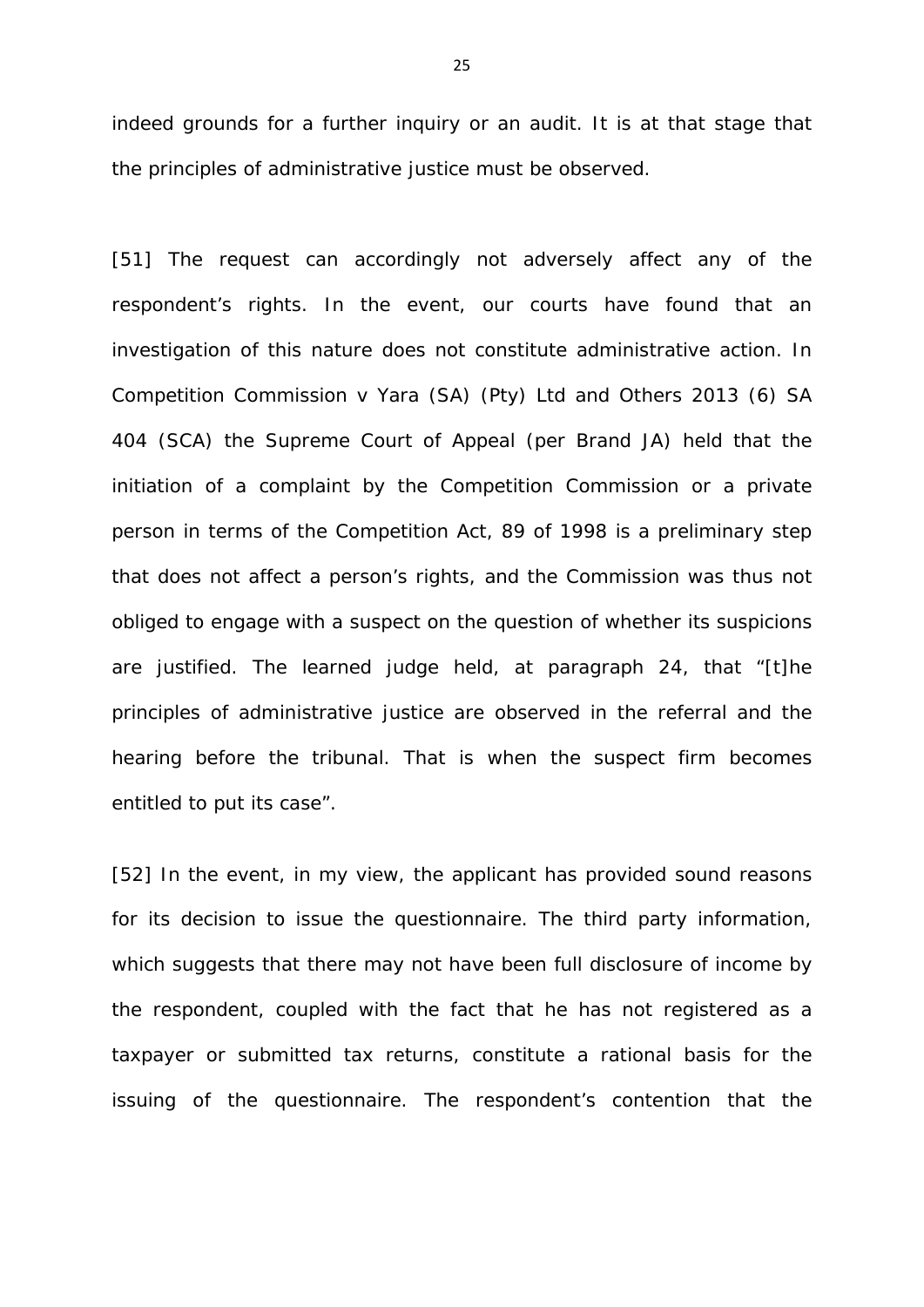applicant has failed to observe the principle of legality can accordingly also not be upheld.

[53] Insofar as the respondent contends that he is entitled to the additional information sought in his second PAIA request, I am satisfied that the applicant's objection to the disclosure of the information on the basis that it constitutes "SARS confidential information", protected in terms of section 68 of the Act, is justified under the circumstances. Even though the respondent contends that he does not require the applicant to name names, Ms *Williams* has correctly argued that it would be relatively easy for him to infer the identities of the third parties if the additional particularity sought in his second PAIA request is disclosed.

[54] Insofar as the respondent's right to privacy, guaranteed in terms of section 14 of the Constitution, may have been infringed by the issuing of the questionnaire, I am satisfied that the provisions of section 46 of the Act constitute a justifiable limitation to that right as envisaged in section 36 of the Constitution. In the event, there has not been any challenge to the constitutionality of that section.

[55] Mr *Erasmus* also argued that the information sought by SARS does not relate to his business affairs, but is personal information which is protected in terms of his constitutional right to privacy. This argument is also untenable. All that SARS is required to show is that the information sought is "relevant material" necessary for the administration of a tax Act.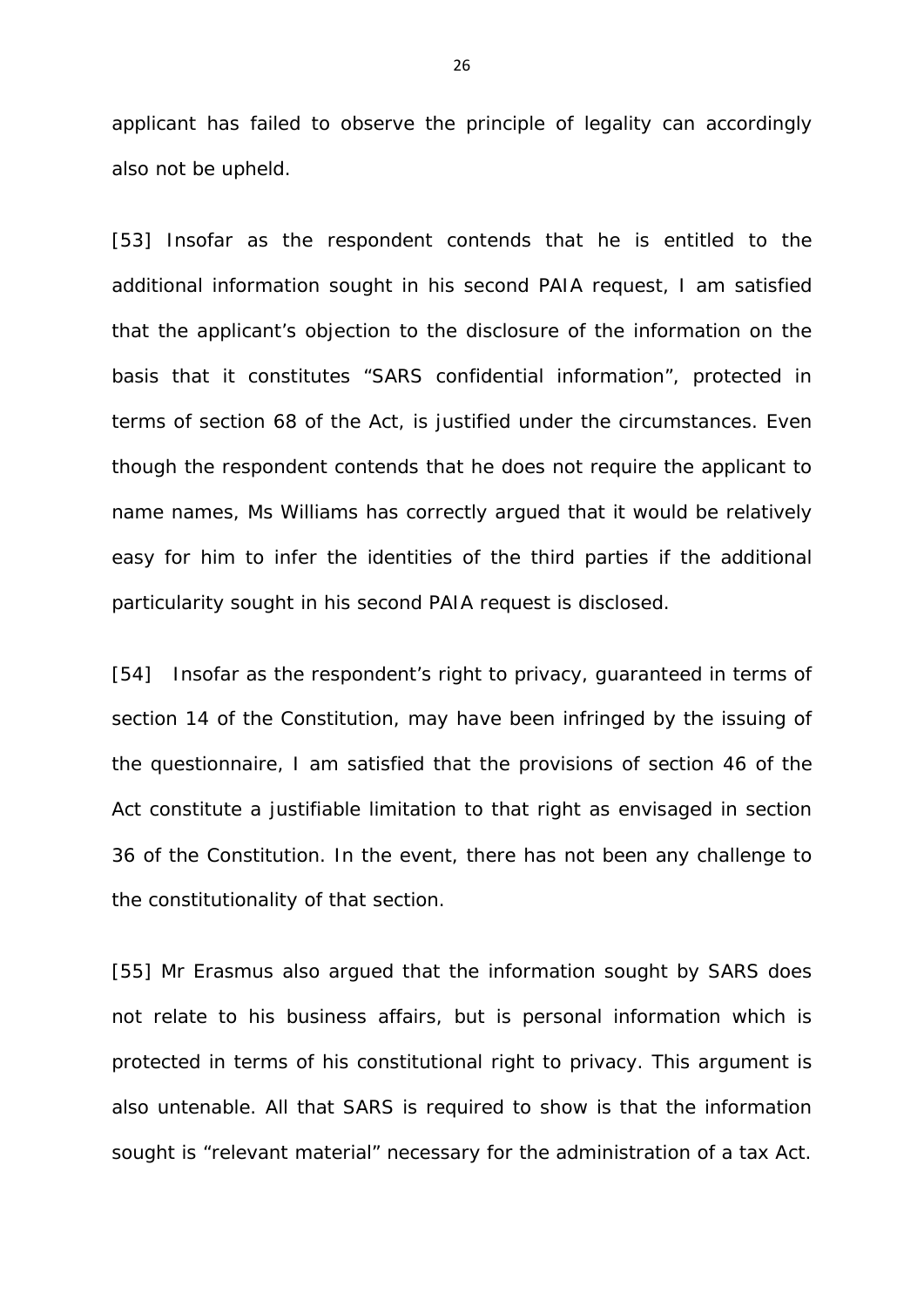For the reasons mentioned above, the information sought by virtue of the questionnaire is manifestly relevant for that purpose.

[56] As mentioned above, the respondent's internal appeal against the refusal to provide the additional information sought in his second PAIA request, had been dismissed. And for the reasons stated above, his contention that that refusal constitutes just cause for his own failure to respond to the questionnaire accordingly has no merit. So too is his contention that he is not obliged to respond until such time as the Tax Ombudsman has ruled on his complaint. He has also not been able to establish any legal basis for the latter contention.

[57] I am accordingly of the view that the applicant has established a clear right and a reasonable apprehension of harm. I am also satisfied that he has no other satisfactory remedy available. Ms *Williams* has correctly argued that the other more invasive procedures, which were rather ironically suggested by the respondent, are not justified under the circumstances, neither would the institution of criminal proceedings assists SARS with its stated objective, namely the expeditious acquisition of the relevant material. In the event the respondent cannot prescribe to SARS which legal remedy it must pursue.

[58] I am accordingly of the view that the application must succeed.

#### **Order**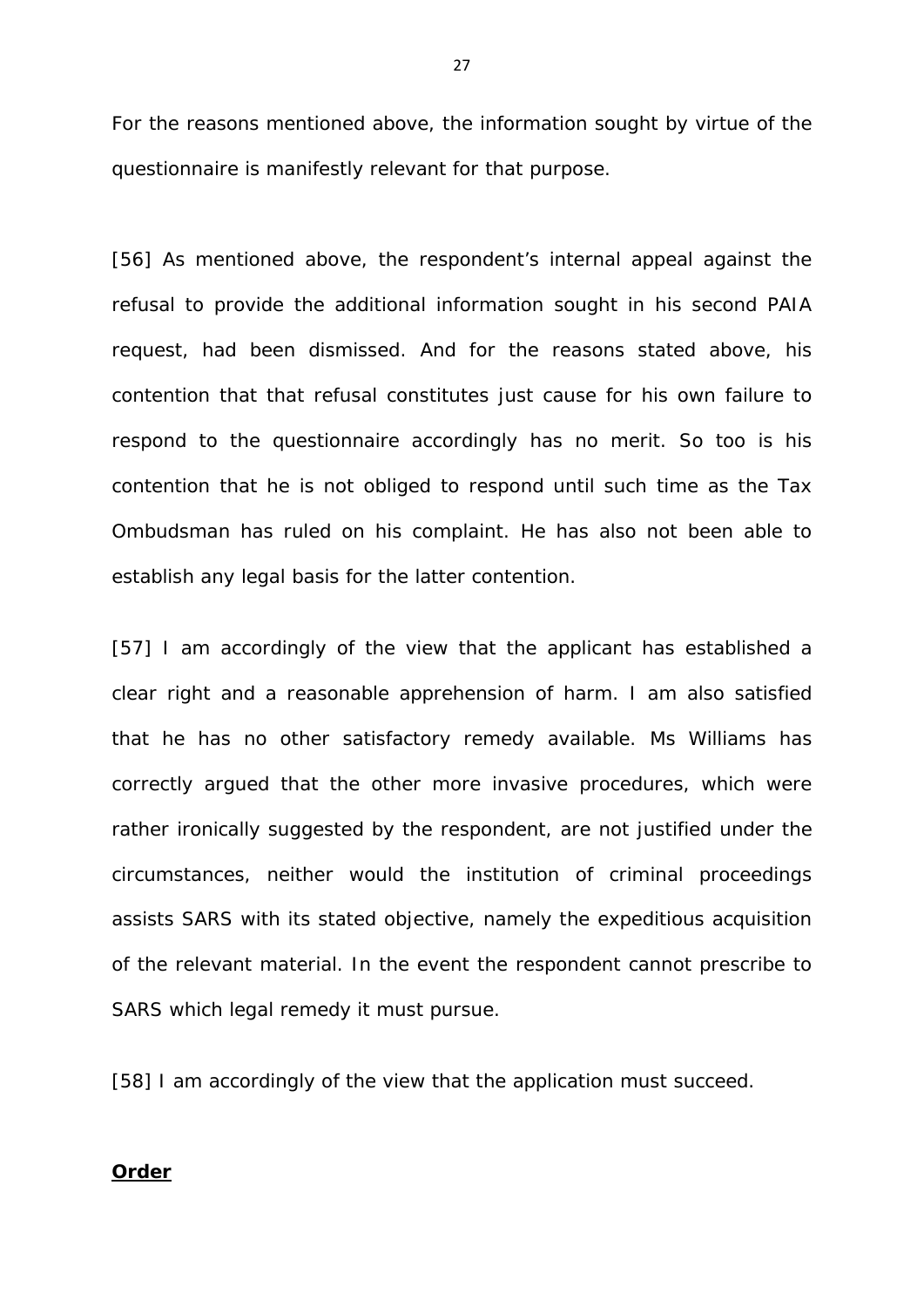[59] In the result the following order issues:

- 1. The respondent is directed to comply with section 46 of the Tax Administration Act, 28 of 2011, by submitting his response to the Lifestyle Questionnaire, a copy of which is appended to the founding affidavit, within two weeks of the granting of this order.
- 2. If the respondent fails to submit his response to the Lifestyle Questionnaires as aforesaid, either timeously or at all, the applicant may apply on the same papers, duly amplified if necessary, on 48 hours written notice the respondent, for an order in the following terms:
	- 2.1 that the respondent be held in contempt of court;
	- 3.2 committing the respondent to imprisonment until such time as he complies with the court order.
- 3. The respondent is ordered to pay the applicant's tax costs of suit on the party and party scale, such costs to include the costs attendant upon the employment of two counsel.

**J.E SMITH JUDGE OF THE HIGH COURT**

\_\_\_\_\_\_\_\_\_\_\_\_\_\_\_\_\_\_\_\_\_\_\_\_\_